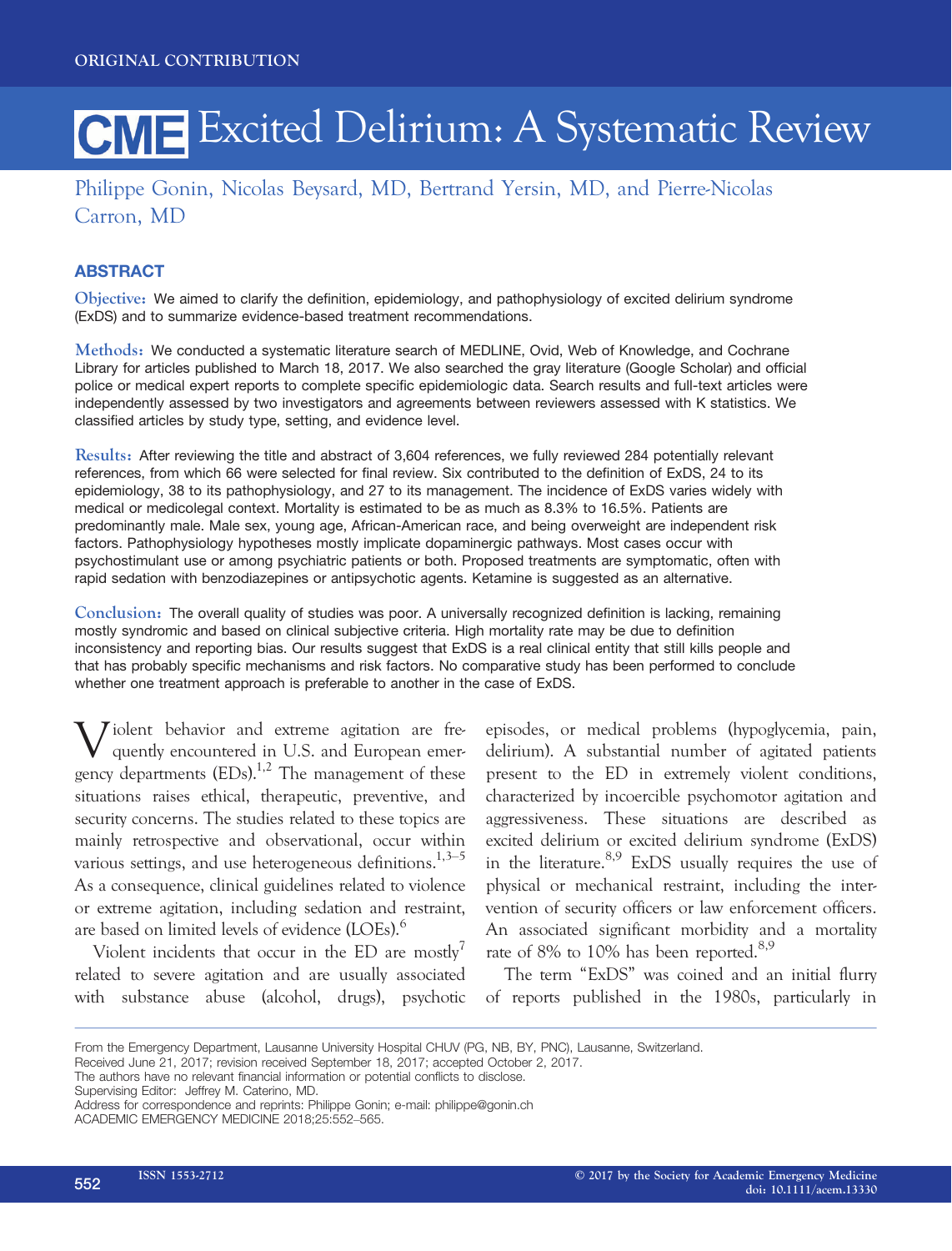forensic records, in the context of deaths of individuals in custody or during arrests following extreme agitation.<sup>10</sup> ExDS typically involved men in their 30s after cocaine, methamphetamine, or ecstasy abuse. $1^{1-13}$ Similar cases of extreme agitation have also been described in psychiatric conditions since the 19th century, referred to as "Bell's mania." 14

Over the past few years, the association between police coercion methods (conducted electrical weapons  $[CEW; e.g., TASER<sup>TM</sup>]$ , pepper spray, ventral decubitus physical restraint, etc.) and cases of in-custody deaths drew the attention of the media and contributed to public opinion about ExDS. However, fatal cases of ExDS also appeared inside the hospital, in the absence of any major trauma, physical restraint, or police intervention.<sup>13</sup> Although ED caregivers regularly face such cases of extreme, unusual agitation in their daily practice, its presence in multiple areas of medical care in the presence of people with varying degrees of medical training contributes to the difficulty in forming a unifying definition of the syndrome.

To date, a standardized definition or consensus about ExDS diagnostic criteria has not been universally recognized. For example, neither the American Psychiatric Association nor the World Health Organization recognizes this syndrome as a specific clinical entity, whereas the American College of Emergency Physicians (ACEP) has recognized it since 2009.<sup>9</sup> The ACEP definition of ExDS includes acute delirium (not linked to dementia or preexisting pathologies) associated with extreme physical and psychomotor agitation. In the absence of a unique pathophysiologic cause or specific diagnostic test for ExDS, the ACEP criteria are based only on a syndromic approach, 10 clinical criteria being used to identify it. A minimum of six criteria are required for the diagnosis of ExDS. These criteria are mainly inspired by a Canadian police census report<sup>15</sup> and by several case descriptions published in the medical literature.<sup>9,10,16</sup>

#### **Importance**

Cases of incoercible extreme agitation, described in the literature as "excited delirium syndrome," are regularly observed during prehospital emergency interventions and in  $EDs$ <sup>17,18</sup> The patients involved present a major risk for adverse events, including death.<sup>13</sup> Identification of ExDS situations is thus essential, but remains difficult in the absence of a specific definition. Concomitantly, epidemiologic data, as well as diagnostic and therapeutic strategies, remain sparse and heterogeneous. In this context, a high-quality structured systematic review of current knowledge about the condition is needed.

#### Goals of this Investigation

We conducted a systematic review of the literature related to ExDS to clarify issues and to answer four questions: 1) What is the standard definition or diagnostic criteria of ExDS? 2) What are the epidemiologic characteristics of ExDS (prevalence, incidence, and case characteristics)? 3) What are the hypotheses and evidence about the pathophysiologic mechanisms underlying ExDS? 4) What are the evidence-based management and treatment recommendations for ExDS?

#### **METHODS**

#### Article Selection

Our study conforms to the PRISMA statement for systematic reviews.<sup>18</sup> In collaboration with a medical librarian, we conducted a systematic literature search, initially without language restriction, in the MED-LINE, Ovid (journals, EBM Reviews, MEDLINE, and MEDLINE In-Process), Web of Knowledge, and Cochrane Library databases, to include references from inception to the end of December 2015. We also searched the gray literature (Google Scholar). A verification search was performed in March 2017 for articles published to March 18, 2017. We reviewed bibliographies of relevant articles and nonsystematic review articles to identify additional references. Published U.S. and European official police reports or medical expert reports related to ExDS were used to identify additional references or to complete specific epidemiologic data. Those reports were found during the gray literature search.

After excluding duplicates, two investigators (PG and PNC) independently screened titles and abstracts of all articles identified by the initial selection. Search results and full-text articles were independently assessed by the two reviewers; disagreements were resolved through consensus or referral to a third reviewer (BY). Agreements between reviewers were assessed with kappa statistics. Finally, we classified the articles by type of study, setting, and LOE when appropriate.

#### Inclusion Criteria

The following eligibility criteria were used to select articles for this systematic review: 1) The article was a case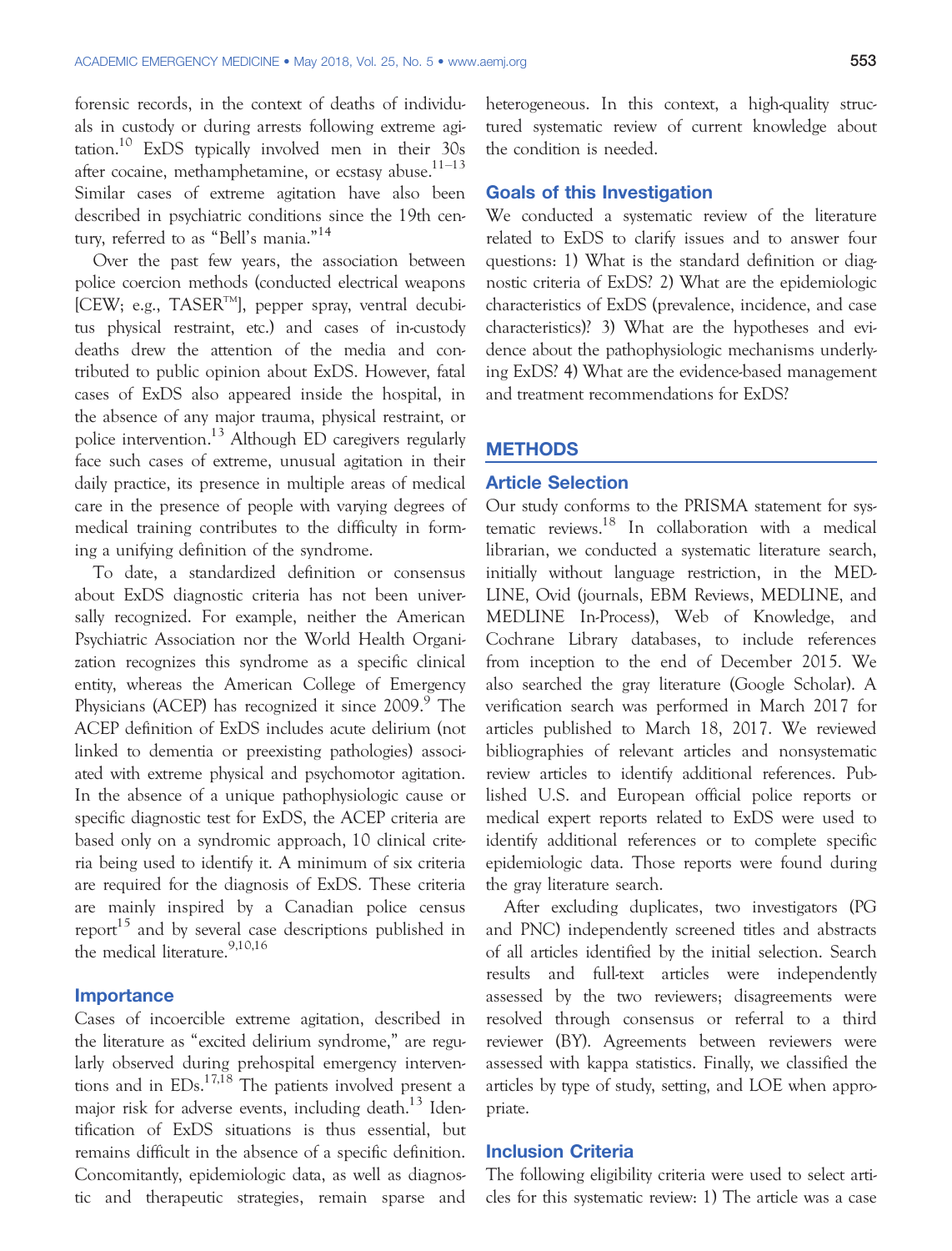report, case series, retrospective study, prospective observational study, or randomized controlled trial; 2) the article was related to the diagnostic criteria or definition, epidemiology, pathophysiology, or treatment and management of ExDS; and 3) the article was related to human studies or human case descriptions, except for the pathophysiology aspect, for which animal studies specifically related to ExDS were also included. Descriptive reviews and official police reports were integrated into the current review if they were specifically related to one of the aforementioned ExDS questions (particularly epidemiologic data).

The search strategy included two main search themes ("excited" or "agitated" and "delirium") together or combined. The research was directed to "(agitated delirium) OR (excited delirium)" for Ovid; to "((excited OR agitated) AND delirium)" for Web Of Knowledge; to "agitated delirium" OR "excited delirium" for Google Scholar; and to "excited AND delirium," "agitated AND delirium," "acute AND agitated [title] NOT delirium[title]," and "acute AND excited [title] NOT delirium[title]" in the MEDLINE and Cochrane databases. An additional search was performed especially for treatment with ketamine in the MEDLINE database, directed to "emergency," "ketamine," and "agitation" from January 1, 2012, to March 18, 2017.

Articles in English, French, Spanish, and German were included for abstract and title evaluation. Articles in other languages and those without any abstract or related text were excluded, such as citations, book chapters, and Web pages. Articles related to acute delirium occurring in a pediatric, geriatric, palliative care, perioperative, or intensive care setting were excluded.

## **Outcomes**

Articles included in the systematic review had to answer one or more of the initial questions related to the standardized definition or diagnostic criteria of ExDS; the epidemiologic characteristics of ExDS in terms of prevalence, incidence, and case characteristics; the pathophysiologic mechanisms or risk factors; or the evidence-based management and treatment recommendations. Physiopathologic studies concerning ExDS were also included in the systematic review.

#### Quality of Data Reporting and Statistics

GRADE (Grading of Recommendations Assessment, Development and Evaluation) was used to judge the quality of evidence and strength of recommendations regarding the management of  $ExDS<sup>19</sup>$  According to GRADE, quality of evidence was described as "high," "moderate," "low," or "very low" depending on the quality of the type of study. Randomized controlled trials are categorized as high, systematic review of cohort studies and individual prospective study as moderate, case-control study as low, and case series or expert opinion as very low. In the same way, strength of recommendation was described as "strong" or "weak": strong for large, high-quality study with some limitation and weak for studies with severe limitations, as retrospective studies or expert opinions. We did not perform quantitative meta-analyses because of the heterogeneity of the studies in terms of design, definition of ExDS, diagnosis criteria, intervention type, and outcomes.

#### RESULTS

#### Article Selection and Characteristics

The initial search strategy yielded 4,792 references with potential relevance, of which 66 were included, each answering one or more of the four preplanned questions (Figure 1). Characteristics of the 66 selected articles are shown in Table 1. These articles included 43 retrospective case series, case-control, or case reports; five expert consensus reports; three literature reviews; five narrative reviews; and 10 prospective studies: two on animals and eight on patients (cohort studies). Six articles included information about the definition of ExDS, 23 about its epidemiology, 38 about its pathophysiology or risk factors, and 27 about its treatment options or guidelines. All articles were in English, except for a Spanish forensic retrospective case series.<sup>20</sup>

#### Definition of ExDS

Three studies proposed a definition for ExDS. Two were retrospective case series (with seven and 43 ExDS patients) $10,16$  and one was a retrospective casecontrol study with 58 ExDS patients.<sup>12</sup> None of these definitions were universally recognized and they were based on variable criteria. We decided to also include a literature review specifically related to the definition of ExDS,<sup>8</sup> as well as the expert consensus report, "White Paper Report on Excited Delirium Syndrome." 9 This consensus was proposed by the ACEP in 2009, with a definition based on a syndromic approach.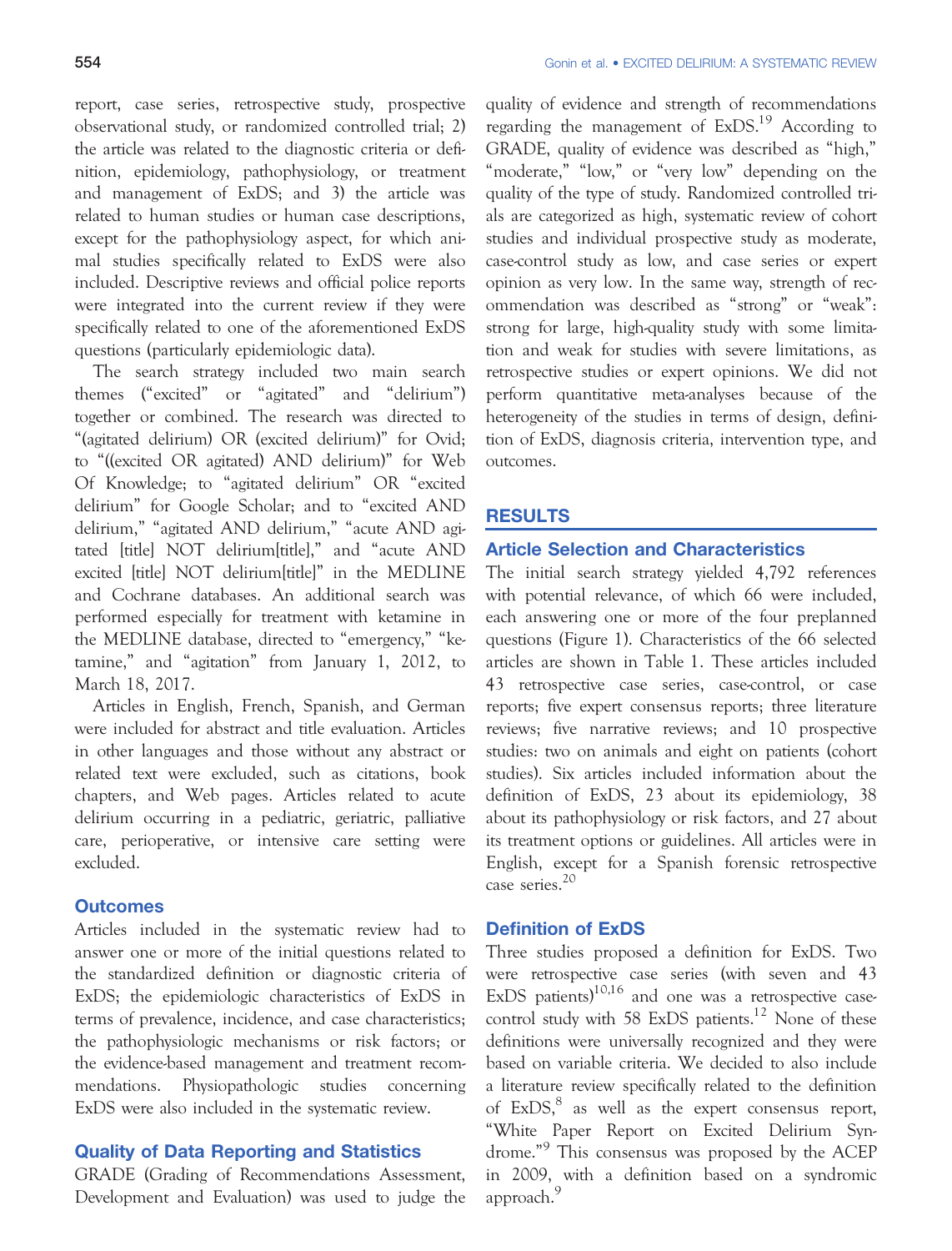

Figure 1. Study selection flowchart.

A large variety of criteria were used in these publications. Table 2 summarizes the diagnostic criteria proposed. Delirium associated with excited behavior or agitation was a constant prerequisite.<sup>8</sup> The number of additional criteria required to suspect ExDS was not clearly defined. Two articles mentioned that ExDS "may be reasonably presumed" when six items in a 10-criteria set are present. $8,9$  In a retrospective case series of seven cases, all patients considered to present ExDS had between five and seven criteria.<sup>10</sup> In a series of 43 ExDS patients, 12% of the cases were reported to have one or two of these criteria, 44% three to five, and  $44\%$  more than five.<sup>16</sup>

#### Epidemiology

Twenty-three articles were related to the epidemiology of ExDS. Six articles described situations involving law enforcement officers (police interventions or in-custody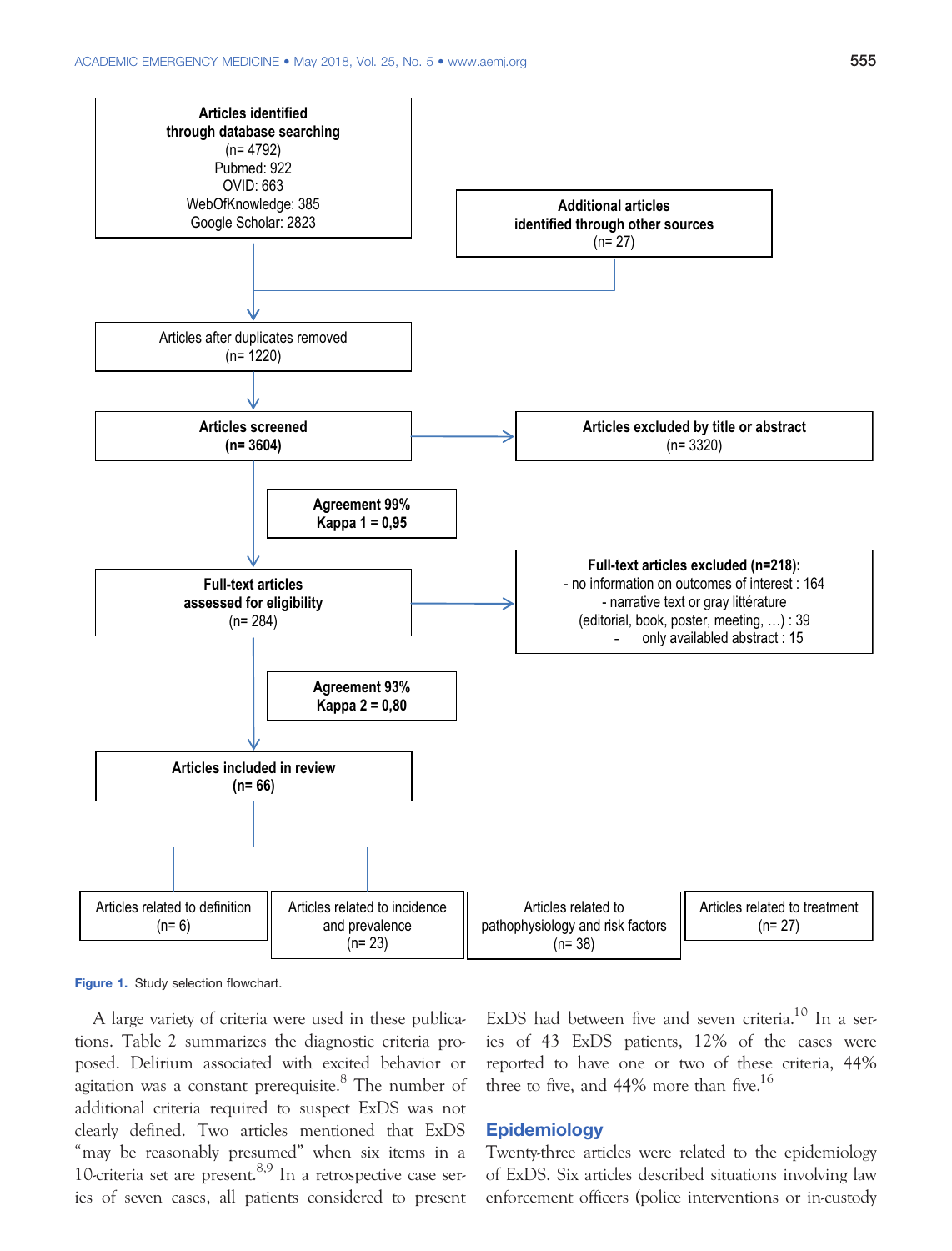## Table 1

Characteristics of the Selected Articles

| Wetli, 1985 <sup>10</sup><br>R-CS<br>ED<br>VL<br>7/7<br>$\mathsf X$<br>x (weak)<br>x (weak)<br>X<br>O'Halloran, 1993 <sup>13</sup><br>R-CS<br>11/11<br><b>VL</b><br>Forensic<br>x (weak)<br>X<br>Mets, 1996 <sup>47</sup><br>$P-A$<br>47/<br>M<br>Fundamental<br>x (strong)<br>Staley, 1996 <sup>59</sup><br>R-CC<br>Forensic<br>21/6<br>L<br>x (weak)<br>Chan, 1997 <sup>49</sup><br>PC<br>Police<br>$-115$<br>M<br>x (weak)<br>Ruttenber, 1997 <sup>12</sup><br>$R-CC$<br>183/58<br>Forensic<br>L<br>x (weak)<br>X<br>X<br>Segal, 199733<br>R-CC<br>15/5<br>Forensic<br>L<br>x (weak)<br>$\mathsf{x}$<br>Staley, 1997 <sup>36</sup><br>R-CC<br>26/9<br>Г<br>Forensic<br>X<br>x (weak)<br>Pollanen, 1998 <sup>31</sup><br>R-CS<br>VL<br>Forensic<br>61/21<br>x (weak)<br>X<br>Ross, 1998 <sup>23</sup><br>R-CS<br>Police<br>61/61<br>X<br>Hick, 1999 <sup>55</sup><br>ED<br>5/5<br>VL<br>R-CS<br>x (weak)<br>x (weak)<br>Mash, 1999 <sup>58</sup><br>R-CC<br>Forensic<br>L<br>21/6<br>x (weak)<br>Blaho, 2000 <sup>28</sup><br>R-CS<br>ED<br>2/2<br>VL<br>x (weak)<br>X<br>Stratton, 2001 <sup>11</sup><br><b>VL</b><br>R-CS<br><b>EMS</b><br>18/18<br>x (weak)<br>$\mathsf{x}$<br>Kupas, 2002 <sup>17</sup><br>EC<br><b>EMS</b><br>VL<br>X<br>x (weak)<br>Mash, 2002 <sup>35</sup><br>R-CC<br>28/8<br>Forensic<br>L<br>x (weak)<br>X<br>Parkes, 2002 <sup>41</sup><br>LR<br>Forensic<br>L<br>x (weak)<br>Mash, 2003 <sup>34</sup><br>R-CC<br>Forensic<br>34/8<br>Г<br>x (weak)<br>X<br>Pestaner, 2003 <sup>53</sup><br>R-CS<br>Police<br>2/2<br><b>VL</b><br>x (weak)<br>Best, 2004 <sup>25</sup><br>R-CS<br>Police<br>24/3<br>X<br>Strote, 2006 <sup>30</sup><br>R-CS<br>Forensic<br>37/28<br>X<br>Southall, 2008 <sup>24</sup><br>R-CS<br>Police<br>45/5<br>X<br>DeBard, 2009 <sup>9</sup><br>EC<br>ED<br>698/24<br>VL<br>x (weak)<br>x (weak)<br>$\pmb{\times}$<br>X<br>Grant, 2009 <sup>22</sup><br>R-CS<br>Police<br>353,029/62<br>X<br>Kutcher, 2009 <sup>62</sup><br>EC<br>VL<br>Police<br>x (weak)<br>Mash, 2009 <sup>29</sup><br>R-CS<br>Forensic<br>220/90<br>VL<br>x (weak)<br>X<br>Cazorla, 2010 <sup>20</sup><br><b>VL</b><br>R-CS<br>8/8<br>Forensic<br>$x(-)$<br>x (weak)<br>X<br>Otahbachi, 2010 <sup>43</sup><br><b>NR</b><br>VL<br>Clinical<br>x (weak)<br>Shinone, 2010 <sup>48</sup><br>$20/-$<br>$P-A$<br>M<br>Fundamental<br>x (weak)<br>SoRelle, 2010 <sup>61</sup><br>EC<br><b>EMS</b><br>VL<br>x (weak)<br>Takeuchi, 2011 <sup>75</sup><br><b>NR</b><br>VL<br>Clinical<br>x (weak)<br>Burnett, 2012 <sup>73</sup><br>R-CR<br>1/1<br>VL<br><b>EMS</b><br>x (weak)<br>Burnett, 2012 <sup>bb</sup><br>R-CS<br>ED<br>13/13<br>VL<br>x (weak)<br>Johnson, 2012 <sup>60</sup><br>R-CC<br>36/18<br>x (weak)<br>Forensic<br>L.<br>Le Cong, 2012 <sup>69</sup><br>$R$ -CS<br><b>EMS</b><br>VL<br>$-118$<br>x (weak) | Study | Type of Study | Setting | <b>Total Cases</b><br>(M)/ExDS<br>Cases $(n)$ | LOE | Gives<br>Definition<br>of ExDS | Epidemiology | Physiopathology<br>(Class*) | Guidelines<br>(Class*) |
|---------------------------------------------------------------------------------------------------------------------------------------------------------------------------------------------------------------------------------------------------------------------------------------------------------------------------------------------------------------------------------------------------------------------------------------------------------------------------------------------------------------------------------------------------------------------------------------------------------------------------------------------------------------------------------------------------------------------------------------------------------------------------------------------------------------------------------------------------------------------------------------------------------------------------------------------------------------------------------------------------------------------------------------------------------------------------------------------------------------------------------------------------------------------------------------------------------------------------------------------------------------------------------------------------------------------------------------------------------------------------------------------------------------------------------------------------------------------------------------------------------------------------------------------------------------------------------------------------------------------------------------------------------------------------------------------------------------------------------------------------------------------------------------------------------------------------------------------------------------------------------------------------------------------------------------------------------------------------------------------------------------------------------------------------------------------------------------------------------------------------------------------------------------------------------------------------------------------------------------------------------------------------------------------------------------------------------------------------------------------------------------------------------------------------------------------------------------------------------------------------------------------------------------------------------------------------------------------------------------------------------------------------------------------------------------------------------------------------------------------------------------------------------------------------------------------------------------|-------|---------------|---------|-----------------------------------------------|-----|--------------------------------|--------------|-----------------------------|------------------------|
|                                                                                                                                                                                                                                                                                                                                                                                                                                                                                                                                                                                                                                                                                                                                                                                                                                                                                                                                                                                                                                                                                                                                                                                                                                                                                                                                                                                                                                                                                                                                                                                                                                                                                                                                                                                                                                                                                                                                                                                                                                                                                                                                                                                                                                                                                                                                                                                                                                                                                                                                                                                                                                                                                                                                                                                                                                       |       |               |         |                                               |     |                                |              |                             |                        |
|                                                                                                                                                                                                                                                                                                                                                                                                                                                                                                                                                                                                                                                                                                                                                                                                                                                                                                                                                                                                                                                                                                                                                                                                                                                                                                                                                                                                                                                                                                                                                                                                                                                                                                                                                                                                                                                                                                                                                                                                                                                                                                                                                                                                                                                                                                                                                                                                                                                                                                                                                                                                                                                                                                                                                                                                                                       |       |               |         |                                               |     |                                |              |                             |                        |
|                                                                                                                                                                                                                                                                                                                                                                                                                                                                                                                                                                                                                                                                                                                                                                                                                                                                                                                                                                                                                                                                                                                                                                                                                                                                                                                                                                                                                                                                                                                                                                                                                                                                                                                                                                                                                                                                                                                                                                                                                                                                                                                                                                                                                                                                                                                                                                                                                                                                                                                                                                                                                                                                                                                                                                                                                                       |       |               |         |                                               |     |                                |              |                             |                        |
|                                                                                                                                                                                                                                                                                                                                                                                                                                                                                                                                                                                                                                                                                                                                                                                                                                                                                                                                                                                                                                                                                                                                                                                                                                                                                                                                                                                                                                                                                                                                                                                                                                                                                                                                                                                                                                                                                                                                                                                                                                                                                                                                                                                                                                                                                                                                                                                                                                                                                                                                                                                                                                                                                                                                                                                                                                       |       |               |         |                                               |     |                                |              |                             |                        |
|                                                                                                                                                                                                                                                                                                                                                                                                                                                                                                                                                                                                                                                                                                                                                                                                                                                                                                                                                                                                                                                                                                                                                                                                                                                                                                                                                                                                                                                                                                                                                                                                                                                                                                                                                                                                                                                                                                                                                                                                                                                                                                                                                                                                                                                                                                                                                                                                                                                                                                                                                                                                                                                                                                                                                                                                                                       |       |               |         |                                               |     |                                |              |                             |                        |
|                                                                                                                                                                                                                                                                                                                                                                                                                                                                                                                                                                                                                                                                                                                                                                                                                                                                                                                                                                                                                                                                                                                                                                                                                                                                                                                                                                                                                                                                                                                                                                                                                                                                                                                                                                                                                                                                                                                                                                                                                                                                                                                                                                                                                                                                                                                                                                                                                                                                                                                                                                                                                                                                                                                                                                                                                                       |       |               |         |                                               |     |                                |              |                             |                        |
|                                                                                                                                                                                                                                                                                                                                                                                                                                                                                                                                                                                                                                                                                                                                                                                                                                                                                                                                                                                                                                                                                                                                                                                                                                                                                                                                                                                                                                                                                                                                                                                                                                                                                                                                                                                                                                                                                                                                                                                                                                                                                                                                                                                                                                                                                                                                                                                                                                                                                                                                                                                                                                                                                                                                                                                                                                       |       |               |         |                                               |     |                                |              |                             |                        |
|                                                                                                                                                                                                                                                                                                                                                                                                                                                                                                                                                                                                                                                                                                                                                                                                                                                                                                                                                                                                                                                                                                                                                                                                                                                                                                                                                                                                                                                                                                                                                                                                                                                                                                                                                                                                                                                                                                                                                                                                                                                                                                                                                                                                                                                                                                                                                                                                                                                                                                                                                                                                                                                                                                                                                                                                                                       |       |               |         |                                               |     |                                |              |                             |                        |
|                                                                                                                                                                                                                                                                                                                                                                                                                                                                                                                                                                                                                                                                                                                                                                                                                                                                                                                                                                                                                                                                                                                                                                                                                                                                                                                                                                                                                                                                                                                                                                                                                                                                                                                                                                                                                                                                                                                                                                                                                                                                                                                                                                                                                                                                                                                                                                                                                                                                                                                                                                                                                                                                                                                                                                                                                                       |       |               |         |                                               |     |                                |              |                             |                        |
|                                                                                                                                                                                                                                                                                                                                                                                                                                                                                                                                                                                                                                                                                                                                                                                                                                                                                                                                                                                                                                                                                                                                                                                                                                                                                                                                                                                                                                                                                                                                                                                                                                                                                                                                                                                                                                                                                                                                                                                                                                                                                                                                                                                                                                                                                                                                                                                                                                                                                                                                                                                                                                                                                                                                                                                                                                       |       |               |         |                                               |     |                                |              |                             |                        |
|                                                                                                                                                                                                                                                                                                                                                                                                                                                                                                                                                                                                                                                                                                                                                                                                                                                                                                                                                                                                                                                                                                                                                                                                                                                                                                                                                                                                                                                                                                                                                                                                                                                                                                                                                                                                                                                                                                                                                                                                                                                                                                                                                                                                                                                                                                                                                                                                                                                                                                                                                                                                                                                                                                                                                                                                                                       |       |               |         |                                               |     |                                |              |                             |                        |
|                                                                                                                                                                                                                                                                                                                                                                                                                                                                                                                                                                                                                                                                                                                                                                                                                                                                                                                                                                                                                                                                                                                                                                                                                                                                                                                                                                                                                                                                                                                                                                                                                                                                                                                                                                                                                                                                                                                                                                                                                                                                                                                                                                                                                                                                                                                                                                                                                                                                                                                                                                                                                                                                                                                                                                                                                                       |       |               |         |                                               |     |                                |              |                             |                        |
|                                                                                                                                                                                                                                                                                                                                                                                                                                                                                                                                                                                                                                                                                                                                                                                                                                                                                                                                                                                                                                                                                                                                                                                                                                                                                                                                                                                                                                                                                                                                                                                                                                                                                                                                                                                                                                                                                                                                                                                                                                                                                                                                                                                                                                                                                                                                                                                                                                                                                                                                                                                                                                                                                                                                                                                                                                       |       |               |         |                                               |     |                                |              |                             |                        |
|                                                                                                                                                                                                                                                                                                                                                                                                                                                                                                                                                                                                                                                                                                                                                                                                                                                                                                                                                                                                                                                                                                                                                                                                                                                                                                                                                                                                                                                                                                                                                                                                                                                                                                                                                                                                                                                                                                                                                                                                                                                                                                                                                                                                                                                                                                                                                                                                                                                                                                                                                                                                                                                                                                                                                                                                                                       |       |               |         |                                               |     |                                |              |                             |                        |
|                                                                                                                                                                                                                                                                                                                                                                                                                                                                                                                                                                                                                                                                                                                                                                                                                                                                                                                                                                                                                                                                                                                                                                                                                                                                                                                                                                                                                                                                                                                                                                                                                                                                                                                                                                                                                                                                                                                                                                                                                                                                                                                                                                                                                                                                                                                                                                                                                                                                                                                                                                                                                                                                                                                                                                                                                                       |       |               |         |                                               |     |                                |              |                             |                        |
|                                                                                                                                                                                                                                                                                                                                                                                                                                                                                                                                                                                                                                                                                                                                                                                                                                                                                                                                                                                                                                                                                                                                                                                                                                                                                                                                                                                                                                                                                                                                                                                                                                                                                                                                                                                                                                                                                                                                                                                                                                                                                                                                                                                                                                                                                                                                                                                                                                                                                                                                                                                                                                                                                                                                                                                                                                       |       |               |         |                                               |     |                                |              |                             |                        |
|                                                                                                                                                                                                                                                                                                                                                                                                                                                                                                                                                                                                                                                                                                                                                                                                                                                                                                                                                                                                                                                                                                                                                                                                                                                                                                                                                                                                                                                                                                                                                                                                                                                                                                                                                                                                                                                                                                                                                                                                                                                                                                                                                                                                                                                                                                                                                                                                                                                                                                                                                                                                                                                                                                                                                                                                                                       |       |               |         |                                               |     |                                |              |                             |                        |
|                                                                                                                                                                                                                                                                                                                                                                                                                                                                                                                                                                                                                                                                                                                                                                                                                                                                                                                                                                                                                                                                                                                                                                                                                                                                                                                                                                                                                                                                                                                                                                                                                                                                                                                                                                                                                                                                                                                                                                                                                                                                                                                                                                                                                                                                                                                                                                                                                                                                                                                                                                                                                                                                                                                                                                                                                                       |       |               |         |                                               |     |                                |              |                             |                        |
|                                                                                                                                                                                                                                                                                                                                                                                                                                                                                                                                                                                                                                                                                                                                                                                                                                                                                                                                                                                                                                                                                                                                                                                                                                                                                                                                                                                                                                                                                                                                                                                                                                                                                                                                                                                                                                                                                                                                                                                                                                                                                                                                                                                                                                                                                                                                                                                                                                                                                                                                                                                                                                                                                                                                                                                                                                       |       |               |         |                                               |     |                                |              |                             |                        |
|                                                                                                                                                                                                                                                                                                                                                                                                                                                                                                                                                                                                                                                                                                                                                                                                                                                                                                                                                                                                                                                                                                                                                                                                                                                                                                                                                                                                                                                                                                                                                                                                                                                                                                                                                                                                                                                                                                                                                                                                                                                                                                                                                                                                                                                                                                                                                                                                                                                                                                                                                                                                                                                                                                                                                                                                                                       |       |               |         |                                               |     |                                |              |                             |                        |
|                                                                                                                                                                                                                                                                                                                                                                                                                                                                                                                                                                                                                                                                                                                                                                                                                                                                                                                                                                                                                                                                                                                                                                                                                                                                                                                                                                                                                                                                                                                                                                                                                                                                                                                                                                                                                                                                                                                                                                                                                                                                                                                                                                                                                                                                                                                                                                                                                                                                                                                                                                                                                                                                                                                                                                                                                                       |       |               |         |                                               |     |                                |              |                             |                        |
|                                                                                                                                                                                                                                                                                                                                                                                                                                                                                                                                                                                                                                                                                                                                                                                                                                                                                                                                                                                                                                                                                                                                                                                                                                                                                                                                                                                                                                                                                                                                                                                                                                                                                                                                                                                                                                                                                                                                                                                                                                                                                                                                                                                                                                                                                                                                                                                                                                                                                                                                                                                                                                                                                                                                                                                                                                       |       |               |         |                                               |     |                                |              |                             |                        |
|                                                                                                                                                                                                                                                                                                                                                                                                                                                                                                                                                                                                                                                                                                                                                                                                                                                                                                                                                                                                                                                                                                                                                                                                                                                                                                                                                                                                                                                                                                                                                                                                                                                                                                                                                                                                                                                                                                                                                                                                                                                                                                                                                                                                                                                                                                                                                                                                                                                                                                                                                                                                                                                                                                                                                                                                                                       |       |               |         |                                               |     |                                |              |                             |                        |
|                                                                                                                                                                                                                                                                                                                                                                                                                                                                                                                                                                                                                                                                                                                                                                                                                                                                                                                                                                                                                                                                                                                                                                                                                                                                                                                                                                                                                                                                                                                                                                                                                                                                                                                                                                                                                                                                                                                                                                                                                                                                                                                                                                                                                                                                                                                                                                                                                                                                                                                                                                                                                                                                                                                                                                                                                                       |       |               |         |                                               |     |                                |              |                             |                        |
|                                                                                                                                                                                                                                                                                                                                                                                                                                                                                                                                                                                                                                                                                                                                                                                                                                                                                                                                                                                                                                                                                                                                                                                                                                                                                                                                                                                                                                                                                                                                                                                                                                                                                                                                                                                                                                                                                                                                                                                                                                                                                                                                                                                                                                                                                                                                                                                                                                                                                                                                                                                                                                                                                                                                                                                                                                       |       |               |         |                                               |     |                                |              |                             |                        |
|                                                                                                                                                                                                                                                                                                                                                                                                                                                                                                                                                                                                                                                                                                                                                                                                                                                                                                                                                                                                                                                                                                                                                                                                                                                                                                                                                                                                                                                                                                                                                                                                                                                                                                                                                                                                                                                                                                                                                                                                                                                                                                                                                                                                                                                                                                                                                                                                                                                                                                                                                                                                                                                                                                                                                                                                                                       |       |               |         |                                               |     |                                |              |                             |                        |
|                                                                                                                                                                                                                                                                                                                                                                                                                                                                                                                                                                                                                                                                                                                                                                                                                                                                                                                                                                                                                                                                                                                                                                                                                                                                                                                                                                                                                                                                                                                                                                                                                                                                                                                                                                                                                                                                                                                                                                                                                                                                                                                                                                                                                                                                                                                                                                                                                                                                                                                                                                                                                                                                                                                                                                                                                                       |       |               |         |                                               |     |                                |              |                             |                        |
|                                                                                                                                                                                                                                                                                                                                                                                                                                                                                                                                                                                                                                                                                                                                                                                                                                                                                                                                                                                                                                                                                                                                                                                                                                                                                                                                                                                                                                                                                                                                                                                                                                                                                                                                                                                                                                                                                                                                                                                                                                                                                                                                                                                                                                                                                                                                                                                                                                                                                                                                                                                                                                                                                                                                                                                                                                       |       |               |         |                                               |     |                                |              |                             |                        |
|                                                                                                                                                                                                                                                                                                                                                                                                                                                                                                                                                                                                                                                                                                                                                                                                                                                                                                                                                                                                                                                                                                                                                                                                                                                                                                                                                                                                                                                                                                                                                                                                                                                                                                                                                                                                                                                                                                                                                                                                                                                                                                                                                                                                                                                                                                                                                                                                                                                                                                                                                                                                                                                                                                                                                                                                                                       |       |               |         |                                               |     |                                |              |                             |                        |
|                                                                                                                                                                                                                                                                                                                                                                                                                                                                                                                                                                                                                                                                                                                                                                                                                                                                                                                                                                                                                                                                                                                                                                                                                                                                                                                                                                                                                                                                                                                                                                                                                                                                                                                                                                                                                                                                                                                                                                                                                                                                                                                                                                                                                                                                                                                                                                                                                                                                                                                                                                                                                                                                                                                                                                                                                                       |       |               |         |                                               |     |                                |              |                             |                        |
|                                                                                                                                                                                                                                                                                                                                                                                                                                                                                                                                                                                                                                                                                                                                                                                                                                                                                                                                                                                                                                                                                                                                                                                                                                                                                                                                                                                                                                                                                                                                                                                                                                                                                                                                                                                                                                                                                                                                                                                                                                                                                                                                                                                                                                                                                                                                                                                                                                                                                                                                                                                                                                                                                                                                                                                                                                       |       |               |         |                                               |     |                                |              |                             |                        |
|                                                                                                                                                                                                                                                                                                                                                                                                                                                                                                                                                                                                                                                                                                                                                                                                                                                                                                                                                                                                                                                                                                                                                                                                                                                                                                                                                                                                                                                                                                                                                                                                                                                                                                                                                                                                                                                                                                                                                                                                                                                                                                                                                                                                                                                                                                                                                                                                                                                                                                                                                                                                                                                                                                                                                                                                                                       |       |               |         |                                               |     |                                |              |                             |                        |
|                                                                                                                                                                                                                                                                                                                                                                                                                                                                                                                                                                                                                                                                                                                                                                                                                                                                                                                                                                                                                                                                                                                                                                                                                                                                                                                                                                                                                                                                                                                                                                                                                                                                                                                                                                                                                                                                                                                                                                                                                                                                                                                                                                                                                                                                                                                                                                                                                                                                                                                                                                                                                                                                                                                                                                                                                                       |       |               |         |                                               |     |                                |              |                             |                        |
|                                                                                                                                                                                                                                                                                                                                                                                                                                                                                                                                                                                                                                                                                                                                                                                                                                                                                                                                                                                                                                                                                                                                                                                                                                                                                                                                                                                                                                                                                                                                                                                                                                                                                                                                                                                                                                                                                                                                                                                                                                                                                                                                                                                                                                                                                                                                                                                                                                                                                                                                                                                                                                                                                                                                                                                                                                       |       |               |         |                                               |     |                                |              |                             |                        |
|                                                                                                                                                                                                                                                                                                                                                                                                                                                                                                                                                                                                                                                                                                                                                                                                                                                                                                                                                                                                                                                                                                                                                                                                                                                                                                                                                                                                                                                                                                                                                                                                                                                                                                                                                                                                                                                                                                                                                                                                                                                                                                                                                                                                                                                                                                                                                                                                                                                                                                                                                                                                                                                                                                                                                                                                                                       |       |               |         |                                               |     |                                |              |                             |                        |
| Murray, 2012 <sup>71</sup><br>$R$ -CR<br>1/1<br>VL<br>Global emergency<br>x (weak)                                                                                                                                                                                                                                                                                                                                                                                                                                                                                                                                                                                                                                                                                                                                                                                                                                                                                                                                                                                                                                                                                                                                                                                                                                                                                                                                                                                                                                                                                                                                                                                                                                                                                                                                                                                                                                                                                                                                                                                                                                                                                                                                                                                                                                                                                                                                                                                                                                                                                                                                                                                                                                                                                                                                                    |       |               |         |                                               |     |                                |              |                             |                        |
| Penders, 2012 <sup>54</sup><br>R-CS<br><b>EMS</b><br>3/3<br>VL<br>x (weak)                                                                                                                                                                                                                                                                                                                                                                                                                                                                                                                                                                                                                                                                                                                                                                                                                                                                                                                                                                                                                                                                                                                                                                                                                                                                                                                                                                                                                                                                                                                                                                                                                                                                                                                                                                                                                                                                                                                                                                                                                                                                                                                                                                                                                                                                                                                                                                                                                                                                                                                                                                                                                                                                                                                                                            |       |               |         |                                               |     |                                |              |                             |                        |
| Richmond, 2012 <sup>63</sup><br>$\ensuremath{\mathsf{VL}}$<br>EC<br>ED<br>x (weak)<br>$\hspace{1.0cm} \rule{1.5cm}{0.15cm}$                                                                                                                                                                                                                                                                                                                                                                                                                                                                                                                                                                                                                                                                                                                                                                                                                                                                                                                                                                                                                                                                                                                                                                                                                                                                                                                                                                                                                                                                                                                                                                                                                                                                                                                                                                                                                                                                                                                                                                                                                                                                                                                                                                                                                                                                                                                                                                                                                                                                                                                                                                                                                                                                                                           |       |               |         |                                               |     |                                |              |                             |                        |
| Vilke, 2012 <sup>8</sup><br>$\ensuremath{\mathsf{LR}}$<br>Global emergency<br>L<br>x (weak)<br>X<br>X                                                                                                                                                                                                                                                                                                                                                                                                                                                                                                                                                                                                                                                                                                                                                                                                                                                                                                                                                                                                                                                                                                                                                                                                                                                                                                                                                                                                                                                                                                                                                                                                                                                                                                                                                                                                                                                                                                                                                                                                                                                                                                                                                                                                                                                                                                                                                                                                                                                                                                                                                                                                                                                                                                                                 |       |               |         |                                               |     |                                |              |                             |                        |
| Gordon, 2013 <sup>44</sup><br><b>NR</b><br>Global emergency<br>VL<br>x (weak)<br>x (weak)                                                                                                                                                                                                                                                                                                                                                                                                                                                                                                                                                                                                                                                                                                                                                                                                                                                                                                                                                                                                                                                                                                                                                                                                                                                                                                                                                                                                                                                                                                                                                                                                                                                                                                                                                                                                                                                                                                                                                                                                                                                                                                                                                                                                                                                                                                                                                                                                                                                                                                                                                                                                                                                                                                                                             |       |               |         |                                               |     |                                |              |                             |                        |
| Hall, 2013 <sup>21</sup><br>PC<br>Police<br>1,269/209<br>$\mathsf X$                                                                                                                                                                                                                                                                                                                                                                                                                                                                                                                                                                                                                                                                                                                                                                                                                                                                                                                                                                                                                                                                                                                                                                                                                                                                                                                                                                                                                                                                                                                                                                                                                                                                                                                                                                                                                                                                                                                                                                                                                                                                                                                                                                                                                                                                                                                                                                                                                                                                                                                                                                                                                                                                                                                                                                  |       |               |         |                                               |     |                                |              |                             |                        |
| Ho, 2013 <sup>52</sup><br><b>EMS</b><br>VL<br>R-CS<br>2/2<br>x (weak)<br>x (weak)                                                                                                                                                                                                                                                                                                                                                                                                                                                                                                                                                                                                                                                                                                                                                                                                                                                                                                                                                                                                                                                                                                                                                                                                                                                                                                                                                                                                                                                                                                                                                                                                                                                                                                                                                                                                                                                                                                                                                                                                                                                                                                                                                                                                                                                                                                                                                                                                                                                                                                                                                                                                                                                                                                                                                     |       |               |         |                                               |     |                                |              |                             |                        |
| Plush, 2013 <sup>39</sup><br>R-CR<br>ED<br>1/1<br>x (weak)                                                                                                                                                                                                                                                                                                                                                                                                                                                                                                                                                                                                                                                                                                                                                                                                                                                                                                                                                                                                                                                                                                                                                                                                                                                                                                                                                                                                                                                                                                                                                                                                                                                                                                                                                                                                                                                                                                                                                                                                                                                                                                                                                                                                                                                                                                                                                                                                                                                                                                                                                                                                                                                                                                                                                                            |       |               |         |                                               |     |                                |              |                             |                        |
| Savaser, 2013 <sup>51</sup><br>PC<br>Police<br>$-$ /25<br>M<br>x (weak)                                                                                                                                                                                                                                                                                                                                                                                                                                                                                                                                                                                                                                                                                                                                                                                                                                                                                                                                                                                                                                                                                                                                                                                                                                                                                                                                                                                                                                                                                                                                                                                                                                                                                                                                                                                                                                                                                                                                                                                                                                                                                                                                                                                                                                                                                                                                                                                                                                                                                                                                                                                                                                                                                                                                                               |       |               |         |                                               |     |                                |              |                             |                        |
| Iwanicki, 2014 <sup>26</sup><br>${\sf PC}$<br><b>EMS</b><br>35/35<br>M<br>x (weak)<br>X                                                                                                                                                                                                                                                                                                                                                                                                                                                                                                                                                                                                                                                                                                                                                                                                                                                                                                                                                                                                                                                                                                                                                                                                                                                                                                                                                                                                                                                                                                                                                                                                                                                                                                                                                                                                                                                                                                                                                                                                                                                                                                                                                                                                                                                                                                                                                                                                                                                                                                                                                                                                                                                                                                                                               |       |               |         |                                               |     |                                |              |                             |                        |
| Jovel, 2014 <sup>38</sup><br>VL<br>$R$ -CR<br>Forensic<br>1/1<br>x (weak)                                                                                                                                                                                                                                                                                                                                                                                                                                                                                                                                                                                                                                                                                                                                                                                                                                                                                                                                                                                                                                                                                                                                                                                                                                                                                                                                                                                                                                                                                                                                                                                                                                                                                                                                                                                                                                                                                                                                                                                                                                                                                                                                                                                                                                                                                                                                                                                                                                                                                                                                                                                                                                                                                                                                                             |       |               |         |                                               |     |                                |              |                             |                        |
| Maher, 2014 <sup>72</sup><br>$R$ -CR<br><b>EMS</b><br>1/1<br>VL<br>$x(-)$                                                                                                                                                                                                                                                                                                                                                                                                                                                                                                                                                                                                                                                                                                                                                                                                                                                                                                                                                                                                                                                                                                                                                                                                                                                                                                                                                                                                                                                                                                                                                                                                                                                                                                                                                                                                                                                                                                                                                                                                                                                                                                                                                                                                                                                                                                                                                                                                                                                                                                                                                                                                                                                                                                                                                             |       |               |         |                                               |     |                                |              |                             |                        |
| (Continued)                                                                                                                                                                                                                                                                                                                                                                                                                                                                                                                                                                                                                                                                                                                                                                                                                                                                                                                                                                                                                                                                                                                                                                                                                                                                                                                                                                                                                                                                                                                                                                                                                                                                                                                                                                                                                                                                                                                                                                                                                                                                                                                                                                                                                                                                                                                                                                                                                                                                                                                                                                                                                                                                                                                                                                                                                           |       |               |         |                                               |     |                                |              |                             |                        |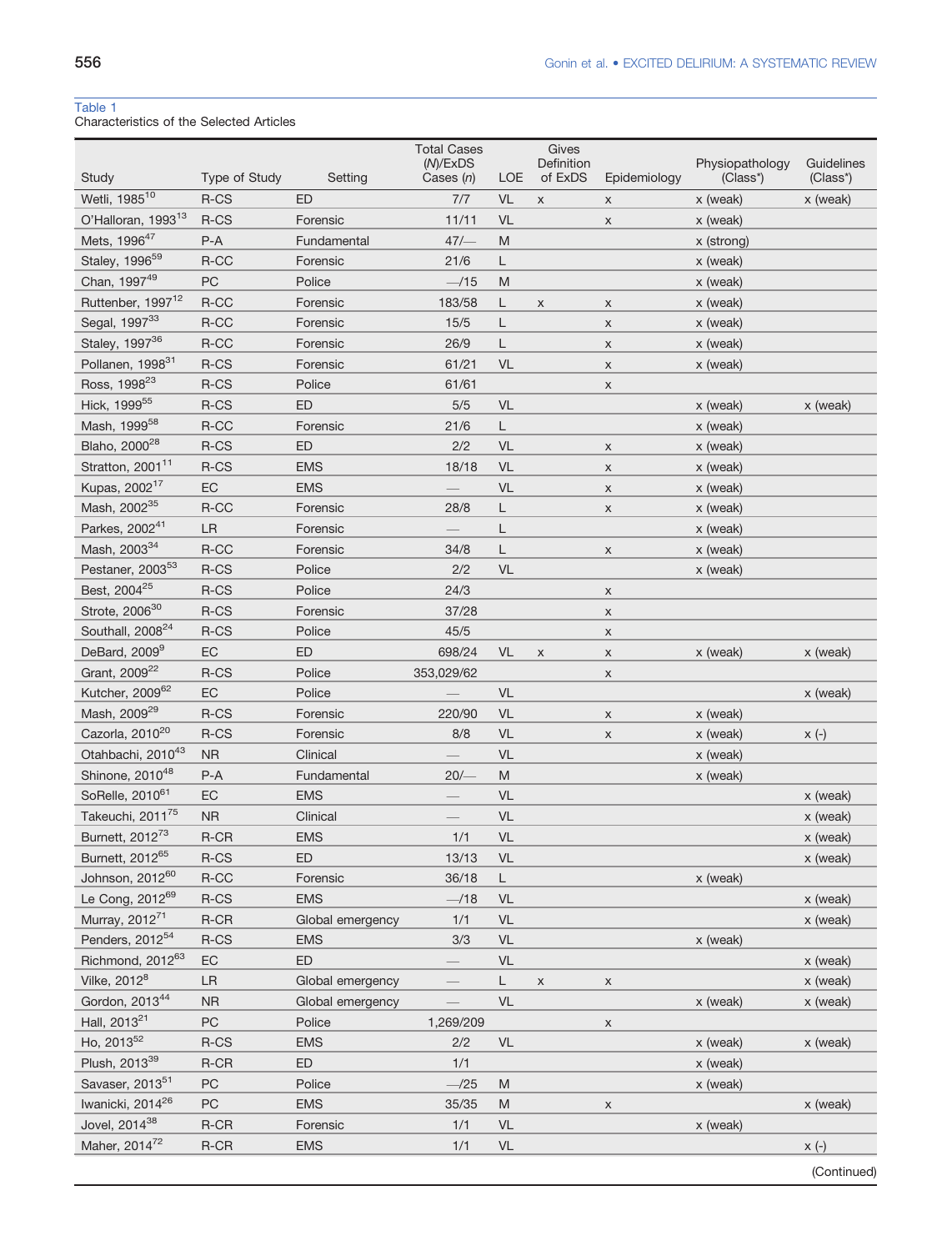Table 1 (continued)

| Study                         | Type of Study | Setting     | <b>Total Cases</b><br>(M)/ExDS<br>Cases $(n)$                                                                                                                                                                                                                                                                                                                                                 | <b>LOE</b> | Gives<br><b>Definition</b><br>of ExDS | Epidemiology | Physiopathology<br>(Class*) | Guidelines<br>(Class*) |
|-------------------------------|---------------|-------------|-----------------------------------------------------------------------------------------------------------------------------------------------------------------------------------------------------------------------------------------------------------------------------------------------------------------------------------------------------------------------------------------------|------------|---------------------------------------|--------------|-----------------------------|------------------------|
| Scheppke, 201474              | R-CS          | <b>EMS</b>  | $52/-$                                                                                                                                                                                                                                                                                                                                                                                        | <b>VL</b>  |                                       |              |                             | x (weak)               |
| Sloane, 2014 <sup>50</sup>    | PC            | Police      | $-110$                                                                                                                                                                                                                                                                                                                                                                                        | M          |                                       |              | x (weak)                    |                        |
| Strote, 2014 <sup>16</sup>    | R-CS          | Police      | 43/43                                                                                                                                                                                                                                                                                                                                                                                         | VL         | $\mathsf{x}$                          | $\mathsf{x}$ | x (weak)                    | $x (-)$                |
| Burnett, 2015 <sup>70</sup>   | R-CS          | <b>EMS</b>  | $-$ /49                                                                                                                                                                                                                                                                                                                                                                                       | <b>VL</b>  |                                       |              |                             | x (weak)               |
| Downes, 2015 <sup>57</sup>    | R-CS          | ED          | 2/1                                                                                                                                                                                                                                                                                                                                                                                           | VL         |                                       |              | x (weak)                    |                        |
| Hopper, 2015 <sup>64</sup>    | R-CS          | <b>ED</b>   | $-$ /32                                                                                                                                                                                                                                                                                                                                                                                       | <b>VL</b>  |                                       |              |                             | x (weak)               |
| Keseg, 2015 <sup>18</sup>     | R-CS          | <b>EMS</b>  | 35/                                                                                                                                                                                                                                                                                                                                                                                           | VL         |                                       |              |                             | x (weak)               |
| Baldwin, 2016 <sup>76</sup>   | PC            | Police      | 4,799/73                                                                                                                                                                                                                                                                                                                                                                                      |            | X                                     |              |                             |                        |
| Cole, 2016 <sup>67</sup>      | <b>PC</b>     | <b>EMS</b>  | 0/146                                                                                                                                                                                                                                                                                                                                                                                         | M          |                                       |              |                             | x (strong)             |
| Kristofic, 2016 <sup>56</sup> | R-CS          | Forensic    | 3/3                                                                                                                                                                                                                                                                                                                                                                                           | VL         |                                       |              | x (weak)                    |                        |
| Mash, 2016 <sup>45</sup>      | <b>NR</b>     | Forensic    | $\hspace{1.0cm} \overline{\hspace{1.0cm} \hspace{1.0cm} \hspace{1.0cm} } \hspace{1.0cm} \hspace{1.0cm} \overline{\hspace{1.0cm} \hspace{1.0cm} \hspace{1.0cm} } \hspace{1.0cm} \hspace{1.0cm} \overline{\hspace{1.0cm} \hspace{1.0cm} \hspace{1.0cm} } \hspace{1.0cm} \hspace{1.0cm} \overline{\hspace{1.0cm} \hspace{1.0cm} \hspace{1.0cm} } \hspace{1.0cm} \hspace{1.0cm} \hspace{1.0cm} }$ | <b>VL</b>  |                                       |              | x (weak)                    |                        |
| Michaud, 2016 <sup>32</sup>   | R-CS          | Forensic    | 20/14                                                                                                                                                                                                                                                                                                                                                                                         |            |                                       | $\mathsf{x}$ |                             |                        |
| Olives, $2016^{37}$           | R-CS          | <b>EMS</b>  | $-135$                                                                                                                                                                                                                                                                                                                                                                                        | VL         |                                       |              |                             | x (weak)               |
| Scaggs, 2016 <sup>27</sup>    | R-CS          | <b>EMS</b>  | 7/7                                                                                                                                                                                                                                                                                                                                                                                           | <b>VL</b>  |                                       | $\mathsf{x}$ |                             | x (weak)               |
| Schiavone, 2016 <sup>40</sup> | $R$ -CR       | Fundamental | 1/1                                                                                                                                                                                                                                                                                                                                                                                           | <b>VL</b>  |                                       |              | x (weak)                    |                        |
| Schiavone, 2016 <sup>42</sup> | LR            | Fundamental |                                                                                                                                                                                                                                                                                                                                                                                               | L          |                                       |              | x (weak)                    |                        |
| Hollis, 2017 <sup>68</sup>    | R-CS          | <b>EMS</b>  | $-$ /153                                                                                                                                                                                                                                                                                                                                                                                      | VL         |                                       |              |                             | x (weak)               |
| Nugent, 2017 <sup>46</sup>    | <b>NR</b>     | Police      |                                                                                                                                                                                                                                                                                                                                                                                               | <b>VL</b>  |                                       |              | x (weak)                    |                        |
| Riddell, 2017 <sup>66</sup>   | PC            | <b>ED</b>   | $-$ /98                                                                                                                                                                                                                                                                                                                                                                                       | M          |                                       |              |                             | x (strong)             |

 $CS$  = retrospective case series; EC = expert consensus; ExDS = excited delirium syndrome; N = number of total cases in the study;  $n =$  number of ExDS in the study; L = low; LOE = level of evidence; M = moderate; NR = narrative review; P-A = prospective animal; PC = prospective cohort; R-CC = retrospective case-control; R-CR = retrospective case report; R-LR = literature review; VL = very low. \*GRADE strength of recommendation.<sup>18</sup>

conditions). An observational study described 209 ExDS patients in the context of police interventions, $^{21}$ and five retrospective case series included ExDS patients in this context (the number varying between three and 62 per study).<sup>16,22–25</sup> Three articles involved prehospital emergency medical services (EMS) interventions: a prospective cohort with  $35$  patients<sup>26</sup> and two retrospective case series of seven and 18 patients with  $ExDS^{11,27}$  Two retrospective case series (with two and seven cases of ExDS) were related to ExDS in the ED.10,28 Six retrospective case series (with eight to 90 ExDS cases<sup>13,20,29–32</sup>) and five case-control studies (with five to 58 ExDS cases<sup>12,33–36</sup>) were related to the forensic setting. Finally, one literature review addressed ExDS in different settings.<sup>8</sup>

Table 3 illustrates the reported frequency of ExDS and Table 4 the reported mortality rates, according to context and patient characteristics. In the context of EMS interventions, 1.8 restrained ExDS patients were identified in 10,000 advanced life support calls, $^{11}$  or six cases of ketamine administration for profound agitation for  $10,000$  such calls.<sup>37</sup>

One study compared restraint-related deaths in ExDS in Ontario during 2004 to 2011 with those during 1988 to 1995.<sup>32</sup> The number of ExDS-associated deaths decreased by 33% (from 21 to 14 cases; 2.63 to 1.75 per year, respectively). From 2005 to 2011, this represents  $0.08$  deaths/million/year.<sup>32</sup> During this period, a concomitant decrease in the proportion of psychiatric causes was observed (from 57% to  $14\%$ ).<sup>32</sup>

Overall, ExDS patients were 14 to 71 years old with a mean age of 33.3<sup>9–11,13,16,20,22,26,27,29,31,33–36</sup> and a median age of 30.0.10,11,13,20,27,36 Male patients were involved in  $83\%^{26}$  to 95% of ExDS cases.  $9\%$ 11,13,16,20,22,29,31,33–<sup>36</sup> The ethnic origin of the patients was assessed in nine studies from several countries (Sweden, Canada, United Kingdom) or U.S. states. There was a predominance of Afro-American patients in six studies.12,16,22,29,33,36 There was also a predominance of white patients in two studies concerning several U.S. states.<sup>10,23</sup> One study found an equal number of Caucasians and Afro-American people.<sup>11</sup>

The frequency of weapon use by law enforcement forces in the context of ExDS was described in three articles. In one case series  $(n = 43)$ , weapon use was observed in 30% of patients with ExDS.<sup>16</sup> CEWs were the most frequently reported weapons used, occurring in 18% and 33% of ExDS situations in two distinct U.S. studies.<sup>16,29</sup> Use of chemical agents (such as pepper spray) appeared in 8% of the cases in these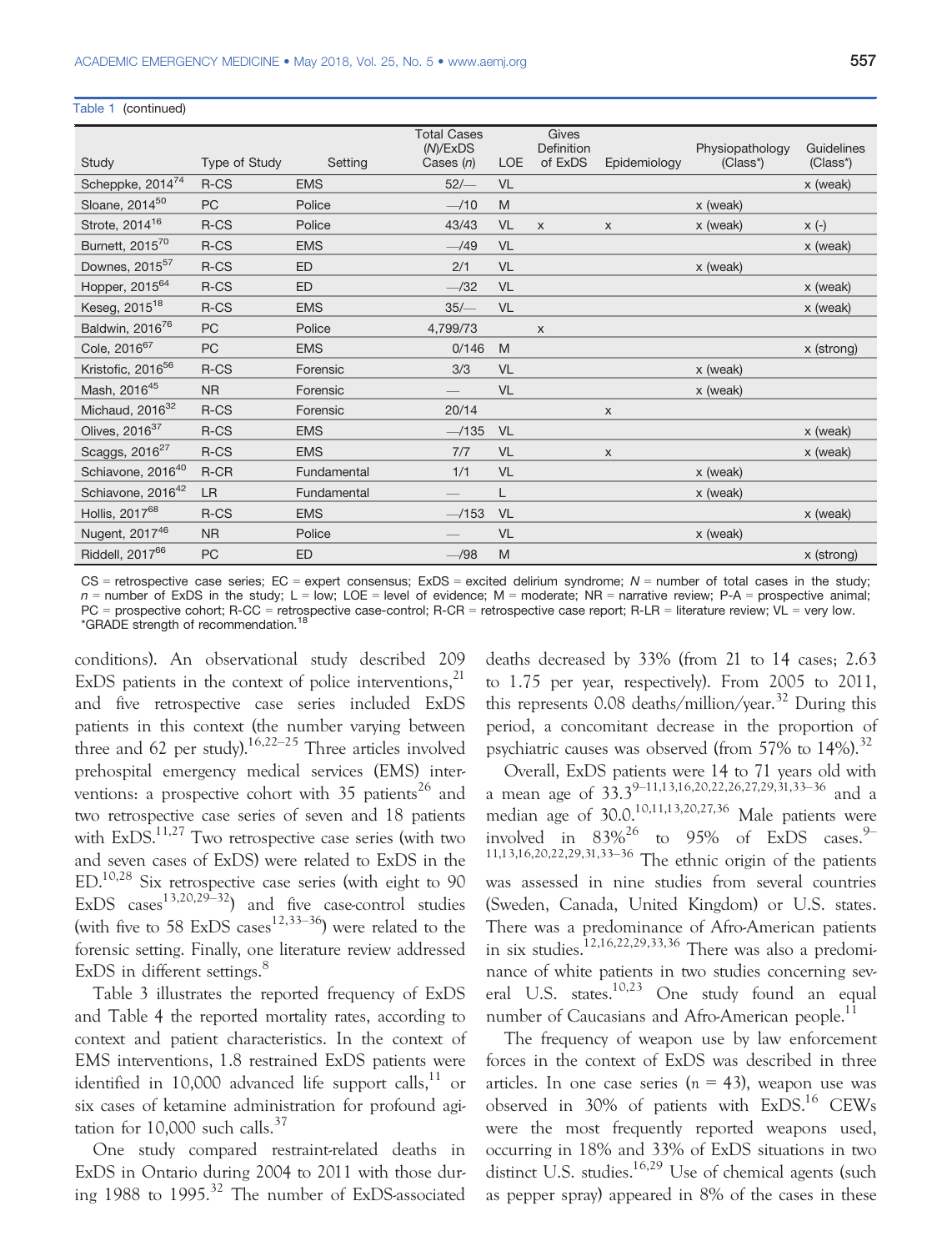#### Table 2

Clinical Features Reported in Excited Delirium and Related Reported Frequency

| Criteria                            | Reported<br>Frequency (%) | <b>Studies</b><br>$(n = Total Number)$<br>of ExDS Cases)             |
|-------------------------------------|---------------------------|----------------------------------------------------------------------|
| <b>Behavior</b>                     |                           |                                                                      |
| Severe agitation,                   | 95%                       | DeBard, 2009 (24) <sup>9</sup>                                       |
| violence,                           | 100%                      | Wetli, 1985 (7) <sup>10</sup>                                        |
| thrashing                           | <b>NA</b>                 | Ruttenber, 1997 (58) <sup>12</sup>                                   |
|                                     | <b>NA</b>                 | Strote, 2014 (43) <sup>16</sup>                                      |
|                                     | 83%                       | Baldwin, 2016 (73) <sup>76</sup>                                     |
| Bizarre behavior,                   | 14%                       | Wetli, 1985 (7) <sup>10</sup>                                        |
| extreme paranoia,<br>hypervigilance | <b>NA</b>                 | Ruttenber, 1997 (58) <sup>12</sup>                                   |
|                                     | 100%                      | Baldwin, 2016 (73) <sup>76</sup>                                     |
| Lack of tiring,                     | 90%                       | DeBard, 2009 (24) <sup>9</sup>                                       |
| constant<br>physical activity       | 100%                      | Wetli, 1985 (7) <sup>10</sup>                                        |
|                                     | <b>NA</b>                 | Ruttenber, 1997 (58) <sup>12</sup>                                   |
|                                     | 95%                       | Baldwin, 2016 (73) <sup>76</sup>                                     |
| Unusual or<br>unexpected            | 90%                       | DeBard, 2009 (24) <sup>9</sup>                                       |
| strength                            | 86%                       | Wetli, 1985 (7) <sup>10</sup>                                        |
|                                     | NA                        | Ruttenber, 1997 (58) <sup>12</sup>                                   |
|                                     | <b>NA</b>                 | Strote, 2014 (43) <sup>16</sup>                                      |
|                                     | 81%                       | Baldwin, 2016 (73) <sup>76</sup>                                     |
| Pain tolerance,<br>impervious       | 100%                      | DeBard, 2009 (24) <sup>9</sup>                                       |
| to pain                             | <b>NA</b>                 | Strote, 2014 (43) <sup>16</sup>                                      |
|                                     | 93%                       | Baldwin, 2016 (73) <sup>76</sup>                                     |
| Police<br>noncompliance,            | 90%<br>NA                 | DeBard, 2009 (24) <sup>9</sup><br>Ruttenber, 1997 (58) <sup>12</sup> |
| combative                           | 74%                       | Baldwin, 2016 (73) <sup>76</sup>                                     |
| Mirror or glass                     | 10%                       | DeBard, 2009 (24) <sup>9</sup>                                       |
| attraction                          | 26%                       | Baldwin, 2016 (73) <sup>76</sup>                                     |
| (reflective<br>surface)             |                           |                                                                      |
| Stupor                              | <b>NA</b>                 | Wetli, 1985 (7) <sup>10</sup>                                        |
| Fear                                | 100%                      | Wetli, 1985 (7) <sup>10</sup>                                        |
| Panic                               | 86%                       | Wetli, 1985 (7) <sup>10</sup>                                        |
| Clinical signs                      |                           |                                                                      |
| Tactile                             | 95%                       | DeBard, 2009 (24) <sup>9</sup>                                       |
| hyperthermia,                       | 57%                       | Wetli, 1985 (7) <sup>10</sup>                                        |
| hot to touch,                       | 7%                        | Strote, 2014 (43) <sup>16</sup>                                      |
|                                     | 8%                        | Baldwin, 2016 (73) <sup>76</sup>                                     |
| Inappropriately                     | 70%                       | DeBard, 2009 (24) <sup>9</sup>                                       |
| clothed, removal<br>of clothing     | 60%                       | Baldwin, 2016 (73) <sup>76</sup>                                     |
| Tachycardia                         | 84%                       | Strote, 2014 (43) <sup>16</sup>                                      |
| Tachypnea                           | 100%                      | DeBard, 2009 (24) <sup>9</sup>                                       |
|                                     | 85%                       | Baldwin, 2016 (73) <sup>76</sup>                                     |
| Sweating                            | 95%                       | DeBard, 2009 (24) <sup>9</sup>                                       |
|                                     | 71%                       | Baldwin, 2016 (73) <sup>76</sup>                                     |
| Seizure                             | NA                        | Wetli, 1985 (7) <sup>10</sup>                                        |
|                                     | 27%                       | Ruttenber, 1997 (58) <sup>12</sup>                                   |
| Mydriasis                           | <b>NA</b>                 | Wetli, 1985 (7) <sup>10</sup>                                        |

 $ExDS = excited$  delirium syndrome;  $NA = number$  or rate not available, with only mention of criteria in patients without indication of frequency.

## Table 3

Estimated Frequency of ExDS by Setting

| Setting                                            | Estimated<br>Frequency<br>of $ExDS(%)$ | <b>Studies</b><br>(Total Number<br>of ExDS Cases) |
|----------------------------------------------------|----------------------------------------|---------------------------------------------------|
| <b>Reported ExDS</b><br>cases in the<br>context of |                                        |                                                   |
| Use of force by                                    | 3.4%                                   | DeBard, 2009 (24) <sup>9</sup>                    |
| police officers                                    | 2.9%                                   | Hall, 2013 (209) <sup>21</sup>                    |
| <b>EMS</b> interventions                           | 1.5%                                   | Baldwin, 2016 (73) <sup>76</sup>                  |
|                                                    | 0.02%                                  | Stratton, 2001 (18) <sup>11</sup>                 |
|                                                    |                                        |                                                   |

ExDS = excited delirium syndrome.

#### Table 4

Estimated Mortality Rate of ExDS by Setting

| Setting                                                                          | <b>Estimated Mortality</b><br>Rate of ExDS |
|----------------------------------------------------------------------------------|--------------------------------------------|
| Patients with signs and<br>symptoms consistent with<br>ExDS, unspecified context | $8.3\%$ <sup>9</sup>                       |
| Reported fatal ExDS cases in the context of:                                     |                                            |
| Cocaine-related deaths (forensic)                                                | 16.5% <sup>12</sup>                        |
| CEW-related deaths (forensic)                                                    | $11.1\%^{30}$                              |
| Death in police custody                                                          | 11.1% to 12.5% <sup>24,25</sup>            |
| Fatal ExDS identified by<br>Spanish coroners                                     | 0.38/million/year <sup>20</sup>            |

CEW = conducted electrical weapon; ExDS = excited delirium syndrome.

two studies.16,29 This rate was 19% in a case series related to fatal ExDS.<sup>31</sup>

## Pathophysiology

Thirty-eight articles were related to the pathophysiology of ExDS or to risk factors associated with ExDS mortality. These publications included two expert consensus reports,  $9,17$  three single-case reports,  $38-40$  two literature reviews,  $41,42$  four narrative reviews,  $43-46$  five prospective studies,  $47-51$  14 retrospective case series,10,11,13,16,20,28,29,31,52–<sup>57</sup> and eight case-control studies.12,33–36,58–<sup>60</sup>

In terms of pathophysiology, a catecholaminergic hypothesis involving both endogenous stress-related catecholamines and exogenous catecholaminergic drugs was described in 12 articles (one animal prospective study,  $47$  two narrative reviews,  $45,46$  one consensus report,<sup>9</sup> and eight retrospective case-control or case series<sup>28,29,33–36,58,59</sup>). According to this hypothesis, ExDS occurred in conditions involving high levels of endogenous catecholamines—related to stress or physical exertion—and concomitant abuse of a stimulant, mostly cocaine (in one animal prospective study<sup>47</sup> and one retrospective case series<sup>28</sup>). Activation of the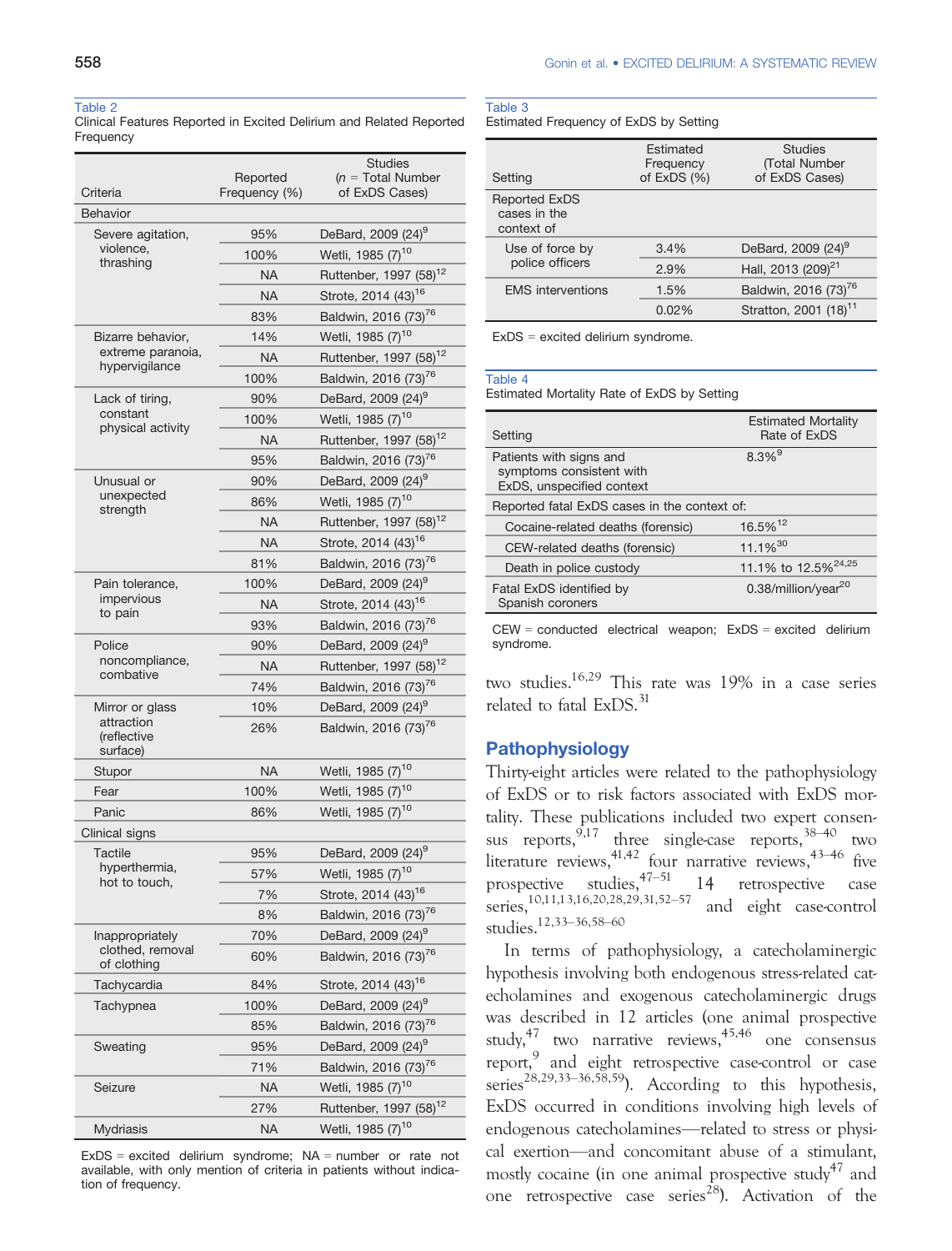Table 5

Reported Drug Abuse and Respective Reported Prevalence in ExDS **Patients** 

| Reported Drug Abuse in Studies                                                                                                                                                     | <b>Reported Percentage</b><br>of Patients' Positive<br>Drug Testing (%) |
|------------------------------------------------------------------------------------------------------------------------------------------------------------------------------------|-------------------------------------------------------------------------|
| Psychostimulant (cocaine,<br>LSD, methamphetamine) <sup>23,29</sup>                                                                                                                | 10%-94% <sup>23,29</sup>                                                |
| Cocaine <sup>13,16,20,23,24,26,29</sup>                                                                                                                                            | 6%-83% <sup>20,26</sup>                                                 |
| In combination<br>with alcohol <sup>20,23,25,26,29,34</sup>                                                                                                                        | 27%-37% <sup>29,34</sup>                                                |
| In combination<br>with other drugs*13,20,25,26,29                                                                                                                                  | 3%-17% <sup>20,29</sup>                                                 |
| PCP <sup>16,24,44,53</sup>                                                                                                                                                         | 24%-40%16,24                                                            |
| Amphetamine <sup>13,16,23,26,29</sup>                                                                                                                                              | 9%-24% <sup>13,16</sup>                                                 |
| Synthetic cathinone <sup>26,38,54,56,57</sup>                                                                                                                                      | 3%26                                                                    |
| LSD <sup>13,26</sup>                                                                                                                                                               | 3%-9%13,26                                                              |
| THC <sup>16,23</sup>                                                                                                                                                               | 11%-42% <sup>16,23</sup>                                                |
| Synthetic cannabinoids <sup>26</sup>                                                                                                                                               | 25% <sup>26</sup>                                                       |
| Opioids <sup>16,26</sup>                                                                                                                                                           | 6.25%-9%16,26                                                           |
| Alcohol <sup>16</sup>                                                                                                                                                              | 23%16                                                                   |
| Other (lithium, methylphenidate<br>hydrochloride, haloperidol, lidocaine,<br>valproic acid, amantadine, lorazepam,<br>amobarbital, citalopram,<br>risperidone) <sup>13,23,29</sup> | 2%-9%13,23                                                              |
| Multipositive toxicology in ED <sup>16,20</sup>                                                                                                                                    | 33%-55%16,20                                                            |

ExDS = excited delirium syndrome; LSD = lysergic acid diethylamide; PCP = phencyclidine; THC = tetrahydrocannabinol. \*Met/amphetamines, pseudo/ephedrine, MDMA/MDA, methyl/benzoylecgonine, methadone, lorazepam, opiates.

dopamine transporter pathway was proposed in nine articles (two narrative reviews,<sup>45,46</sup> one consensus report,<sup>9</sup> and six retrospective case-control or case series<sup>29,33–35,58,59</sup>). Individual variations and genetic susceptibility, related to dopamine receptor variations or chronic stimulant-induced abnormalities, were described in six publications (two narrative reviews, 45,46)

one consensus report,<sup>9</sup> and three retrospective case-control or case series<sup>29,33,58</sup>). A case study and a literature review from 2016 present the mechanism of cocaineinduced neurotoxicity via an excess in reactive oxygen species in the central nervous system.<sup>40,42</sup> The main source of these species is the NADPH oxidase 2 enzyme, which seems to play a crucial role in the pathogenesis of  $ExDS<sup>42</sup>$  Finally, variations in  $\alpha$ -synuclein protein (case-control study) $34$  or opioid receptors were also proposed as contributing factors (two case-control studies).36,58

Drug abuse was directly associated with ExDS in 15 studies, a large panel of substances being observed (Table 5).<sup>13,16,20,23,24,26,29,34,38,40,52–54,56,57</sup> Cocaine was the most frequently associated drug, appearing in 10 of these studies  $(66\%)$ .<sup>13,16,20,23,24,26,29,34,40,52</sup> Blood and/or brain cocaine concentrations and the associated risk of ExDS death were assessed in six studies.10,29,31,35,36,59 Four showed low serum concentrations of cocaine in ExDS-related deaths, particularly in comparison to other cocaine intoxication-related deaths not associated with ExDS.10,35,36,59 The other two articles described similar levels of cocaine.<sup>29,31</sup> Finally, one case report, involving a cocaine abuser, described two episodes of ExDS occurring in the same patient 6 months apart.<sup>39</sup> Exceptionally, cases occurred in the absence of any illicit or licit drugs or after operational stress and extreme sleep deprivation during military maneuvers.<sup>29</sup>

Two studies described the mode of drug administration in fatal  $ExDS<sup>23,29</sup>$  Smoking was the most frequent route (58%), followed by nasal sniffing (18.6%) and intravenous injection (1.2%). In 22% of cases, the mode of administration remained unknown.<sup>29</sup> In

Table 6

| Initial Therapeutic Strategies Used for Chemical Sedation of Patients With ExDS |  |  |  |
|---------------------------------------------------------------------------------|--|--|--|
|                                                                                 |  |  |  |

| Drug           | Route        | Dose                                           | References                          |
|----------------|--------------|------------------------------------------------|-------------------------------------|
| Diazepam       | IV           | <b>NA</b>                                      | 10,16                               |
| Midazolam      | IN           | 5 <sub>mg</sub>                                | 62                                  |
|                | <b>IM</b>    | $2-5$ mg or 0.1 mg/kg                          | 61                                  |
| Lorazepam      | <b>IM/IV</b> | $2-5$ mg                                       | 44                                  |
| Chlorpromazine | IV           | <b>NA</b>                                      | 10                                  |
| Haloperidol    | <b>IM/IV</b> | $5 - 10$ mg <sup>*</sup>                       | 44                                  |
| Ketamine       | IM           | 4–6 mg/kg or 40–400 mg                         | 18,26,27,37,52,61,65,66,70,74,75,64 |
|                | IV/IO        | 1–2 mg/kg or 40–400 mg                         | 18, 37, 52, 61, 66, 75, 64          |
|                | IV           | 0.5–1 mg/kg max $2\times$ , then 1–1.5 mg/kg/h | 69                                  |

ExDS = excited delirium syndrome; IV = intravenous; IN = intranasal; IM = intramuscular; IO = intraosseous infusion; NA = not available. \*Note that the FDA does not approve intravenous administration of haloperidol and that its recommended intramuscular dosage is 2–5 mg.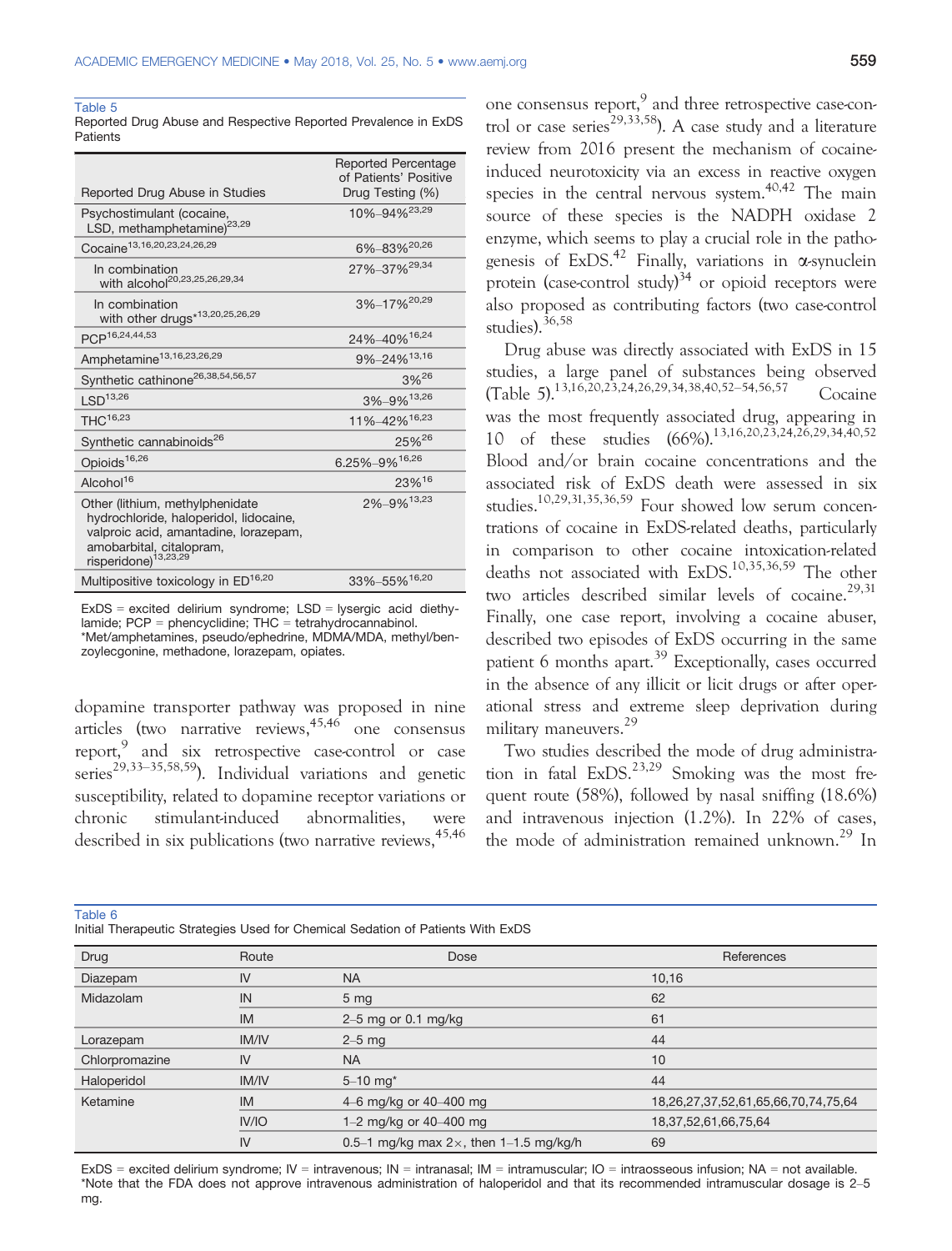cases of in-custody ExDS, the route of administration was intravenous injection in 21% of cases, intranasal in 18%, smoking in 8%, ingestion in 7%, and unknown in  $46\%$ <sup>23</sup>

Morbidity and mortality related to ExDS were attributed to acute myocardial dysfunction, involving cardiopulmonary arrest in the most severe cases. Physical findings on initial EMS contact in the field were reported in a series of 18 fatal cases of ExDS. Most of the patients had agonal ( $n = 10$ ) or no ( $n = 5$ ) respiration at the time of EMS on-site arrival.<sup>11</sup> Initial cardiac rhythm was asystole or agonal rhythm in seven cases, bradycardia, or junctional rhythm in three. Ventricular tachycardia was described in only one case, sinus tachycardia in two  $(136-140/\text{min})$ .<sup>11</sup>

Three case series (with 11, 58, and 90 cases) reported mortality times.<sup>12,13,29</sup> In  $36\%$  to 47% of cases, death occurred in less than 1 hour;  $12,29$  in 26% to 33%, in 1 to 6 hours<sup>12,29</sup>; in 4% to 17%, within 7 to 12 hours; and in 16% to 21%, after more than 12 hours.<sup>12</sup> In the 11 case series, all patients died within 6 hours of the start of  $ExDS<sup>13</sup>$ . The mortality rate of ExDS was  $0.38$ /million/year in the Spanish series.<sup>20</sup>

The odds ratios (ORs) of specific risk factors for fatal ExDS were evaluated in a retrospective study of all cocaine-related deaths in Dade County, Florida, from 1969 to 1990.<sup>12</sup> Male gender (OR = 9.3), young age  $(OR = 1.1)$ , Afro-American origin  $(OR = 3.5)$ , and being overweight ( $OR = 2.7$  for body mass index quartiles  $2-4$ ) were significantly associated with an increased risk of mortality by  $ExDS<sup>12</sup>$  In another retrospective case series, "hobble restraint" in the prone position was also identified as an associated risk factor. $11$  Nevertheless, three prospective trials on human volunteers, obese and nonobese, refute the clinical significance of ventilation, oxygenation, and hemodynamics of prone maximal restraint<sup>49–51</sup> with a weight of up to  $100$  pounds on the back.<sup>51</sup>

#### Management and Treatment

We identified 27 articles related to the management of ExDS: four expert consensus reports,  $9,61-63$  three single-case reports,  $71-73$  11 retrospective case strigic case reports,<br>series.<sup>10,16,20,27,52,55,65,68–70,74</sup> one quasi-systematic literature review, $^8$  two nonsystematic reviews,  $^{44,75}$  three prospective cohort studies,  $26,66,67$  and three retrospective cohort studies.<sup>18,37,64</sup> The LOE was graded as moderate for three studies,  $^{26,66,67}$  low for one,  $^8$  and very low for 23 studies.9,10,16,18,20,27,37,44,52,55,61–65,68–<sup>75</sup>

Restrained patients should be moved from the prone to a side-lying or seated position as soon as

possible according to two articles (class D, LOE very low),<sup>55,62</sup> but a deescalation attempt was proposed as a first measure in another two articles (class weak, LOE very low). $62,63$  In the ED setting, a low and reassuring voice in a quiet room with dim lighting was recommended in one study (class weak, LOE very  $\text{low}$ ).  $\frac{44}{3}$ 

Supportive care and reversal of obvious clinical and laboratory abnormalities were proposed in three articles (class weak, LOE  $low,^8$  and very  $low^{9,71}$ ) and aggressive chemical sedation was recommended in three others (class weak, LOE very  $\text{low}$ ).<sup>10,44,55</sup> In terms of sedation, benzodiazepine use was described in six articles,  $9,10,16,44,61,62$  neuroleptics in two,  $8,44$  and a combination of benzodiazepine and neuroleptics in one. <sup>75</sup> Ketamine administration in prehospital agitated patients was reported in 14 articles,18,26,27,37,52,64–  $70,73,74$  with rapid suitable sedation in 96% of cases<sup>74</sup> and an "improvement in patient condition" in 91%<sup>18</sup> with a limited risk of respiratory depression  $(6\%)^{74}$ and "without any major adverse effect on vital signs." <sup>64</sup> The intubation rate after prehospital ketamine for agitation/combativeness was 15% to 63%.37,65,67,68,70 These intubated patients received a median dose of 4 to 5.25 mg/kg,  $37,65,67,68$  with a mean dose of 6.16 mg/kg in one study.<sup>70</sup> Two prospective studies found ketamine to be faster than haloperidol (class strong, LOE moderate)<sup>67</sup> or other medication (class strong, LOE moderate)<sup>66</sup> for sedation of acutely agitated patients. One article indicated that clinically effective doses should be used, even if they exceeded the usual therapeutic doses for sedation by many times (class weak, LOE very low).<sup>9</sup> Sedative classes and related dosages are described in Table 6. Finally, rapid sequence intubation and respiratory support was proposed as an ultima ratio in two articles (class weak, LOE very low). $9,73$ 

Two articles, an expert consensus report<sup>9</sup> and a nonsystematic review,  $7\overline{5}$  supported the treatment of hyperthermia by external passive or active internal cooling. Three articles<sup>9,55, $\overline{61}$ </sup> recommended treating metabolic acidosis aggressively, empirically, or based on laboratory results (class weak, LOE very low)<sup>55</sup> and avoidance of any physical measures that might interfere with compensatory (hyper)ventilation.<sup>9</sup>

## **DISCUSSION**

In this systematic review of the literature about ExDS, we screened 3,604 articles, from which we identified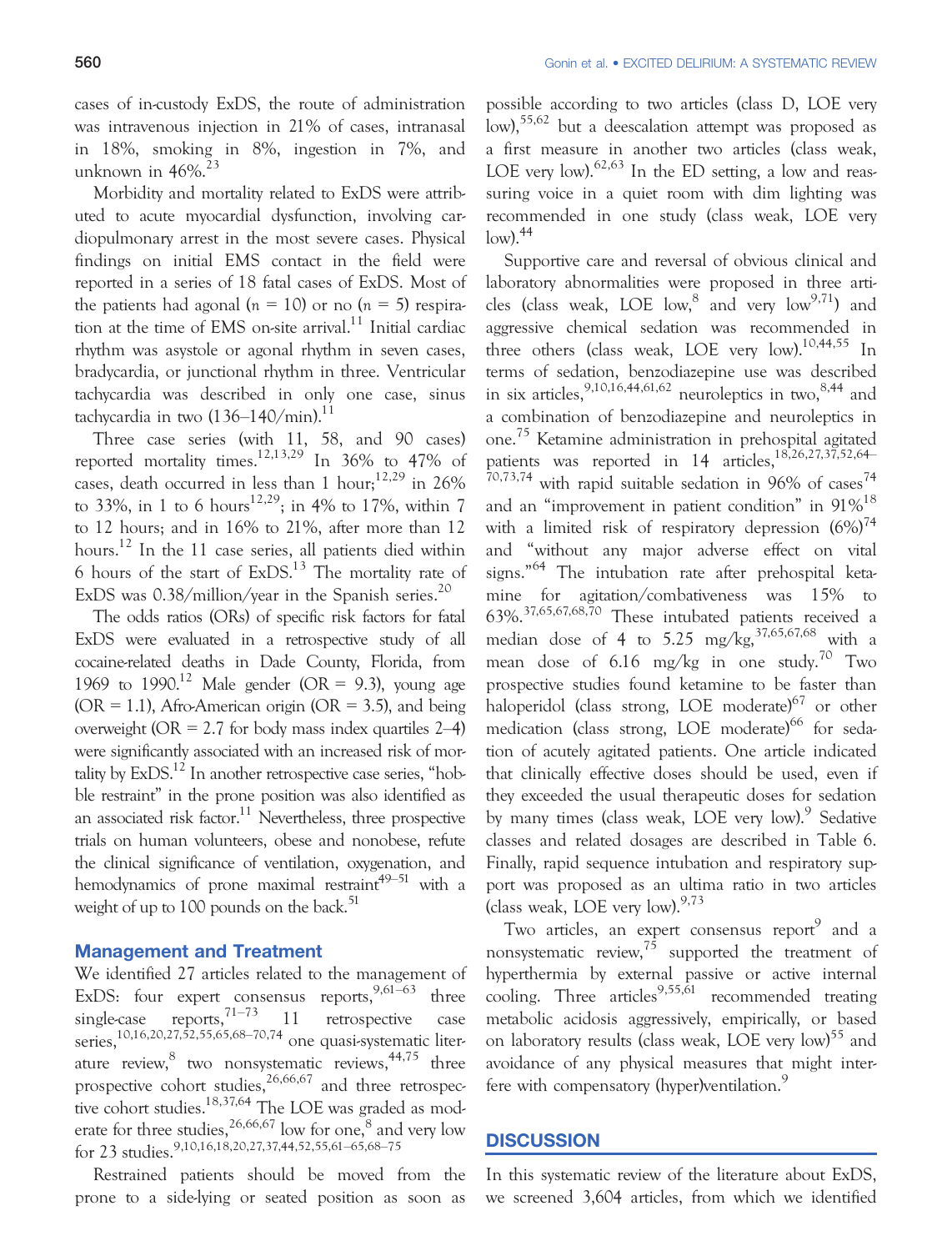66 as answering one or more of our initial questions. Six articles were related to the definition of ExDS, 23 to its prevalence or mortality rate, 38 to its pathophysiology and risk factors, and 27 to its treatment.

The LOE remains very low, as  $65\%$  ( $n = 43$ ) of the articles were retrospective case reports, case series, or case-control studies. Furthermore, we were able to only partially answer the questions. To our knowledge, this is the first systematic review to evaluate the definition, epidemiology, pathophysiology, and treatment of ExDS.

Because the definition of ExDS remains mostly syndromic and based on clinical criteria, it is prone to subjectivity.<sup>9</sup> The "white paper experts" recommend six criteria for a diagnosis of ExDS, but in numerous case series, patients are diagnosed with ExDS with fewer than six criteria present (between one<sup>16</sup> and six<sup>9</sup> criteria). The criteria most frequently cited are hyperaggressive behavior with superhuman strength and a combative attitude toward the police, hyperactivity, bizarre behaviors, unusual pain tolerance, and hyperthermia. However, these criteria do not occur with equal frequency<sup>16,76</sup> and none of them appear to be mandatory. In the oldest articles, death was part of the definition, probably because these publications were reported by forensic physicians who were mainly concerned with cases of fatal ExDS. A recently published prospective cohort<sup>76</sup> demonstrated that in cases with six or more features, three of the 10 criteria are more often described: does not fatigue, superhuman strength, and tactile hyperthermia.<sup>76</sup> From these results, a hyperaggressive state should be considered as potential ExDS and patients should be assessed for additional criteria, such as those described in Table 2.

The prevalence of ExDS appears to vary widely with context and by case definition. Beyond health care providers' issues, this syndrome appears to be particularly relevant for police agencies. ExDS is in question in more than 3% of police interventions that require the use of force and is associated with more than 10% of deaths in police custody. At the same time, severe ExDS requiring out-of-hospital restraint is observed in fewer than two cases for 10,000 advanced life support  $EMS$  calls.<sup>11</sup> It also seems to be frequent in the forensic setting, where ExDS represents more than 10% of CEW-related deaths $30$  and more than 15% of cocainerelated deaths.<sup>12</sup> No data are available about admission rates to EDs or critical care units.

The mortality rate of ExDS is estimated to be approximately  $8.3\%$  to  $16.5\%$ ,  $8.12,24,25,30$  This

extremely high mortality rate is surprising, but may be overestimated because of publication bias and the absence of a clear definition. Recently, Michaud<sup>32</sup> reported a 33% decrease in the overall number of restraint related deaths in ExDS in the period 2004 to 2011 in comparison to 1988 to 1995. Warnings and repeated recommendations concerning the association between restraints (in particular in the prone position) and fatal ExDS were proposed by the authors as a potential explanation for the decrease in mortality.<sup>32</sup> Death seems to occur more frequently during the summer.<sup>12</sup> It is usually sudden<sup>35</sup> and unanticipated,<sup>11</sup> occurring in many cases shortly after chemical or physical restraint and frequently when the individual is in the prone position.<sup>13,31</sup> Death has been described as being temporally related to CEW use, $29$  with reports of death occurring within minutes of shock discharge.<sup>13</sup> ExDS is therefore a major concern for law enforcement officers, as a major proportion of fatal ExDS  $(38\%^{12}$  to  $86\%^{31})$  is observed in the context of police custody.

ExDS pathophysiology implicates dopamine pathways and acute exposure to catecholaminergic psychoactive substances. Interestingly, most of the studies evaluating blood or brain cocaine concentrations show low or similar levels of cocaine in ExDS-related deaths, in comparison with other cocaine intoxication-related deaths.<sup>10</sup> Genetic susceptibilities are thus suspected to contribute to the occurrence of ExDS. Different opioid receptor densities in the amygdala $36,58$  could also explain the neuropsychiatric sequelae of  $ExDS.<sup>58</sup>$ Recent publications show the contribution of the NADPH oxidase 2 enzyme in the pathogenesis of  $ExDS.<sup>40,42</sup>$ 

Most cases of  $ExpS^{29,34}$  occur in the context of psychoactive substance abuse<sup>9,29,34,35</sup> or among psychiatric patients.  $9,23,31$  In more than 90% of cases, the results of toxicology screening tests are positive<sup>16</sup> and 50% of patients have a preexisting psychiatric background.<sup>16</sup> Young age, male sex, African-American race,<sup>12</sup> and being overweight<sup>11,12,16,20,28,29</sup> are all independent risk factors for fatal ExDS.

The treatment of ExDS remains nonspecific and symptomatic.<sup>77</sup> Guidelines are oriented to calming the patient down and reducing physical exertion as soon as possible, to counteracting the effects of exogenous and endogenous chemicals contributing to the syndrome, and to treating significant biologic abnormalities. Law enforcement officers should identify the condition and refer the subject as soon as possible to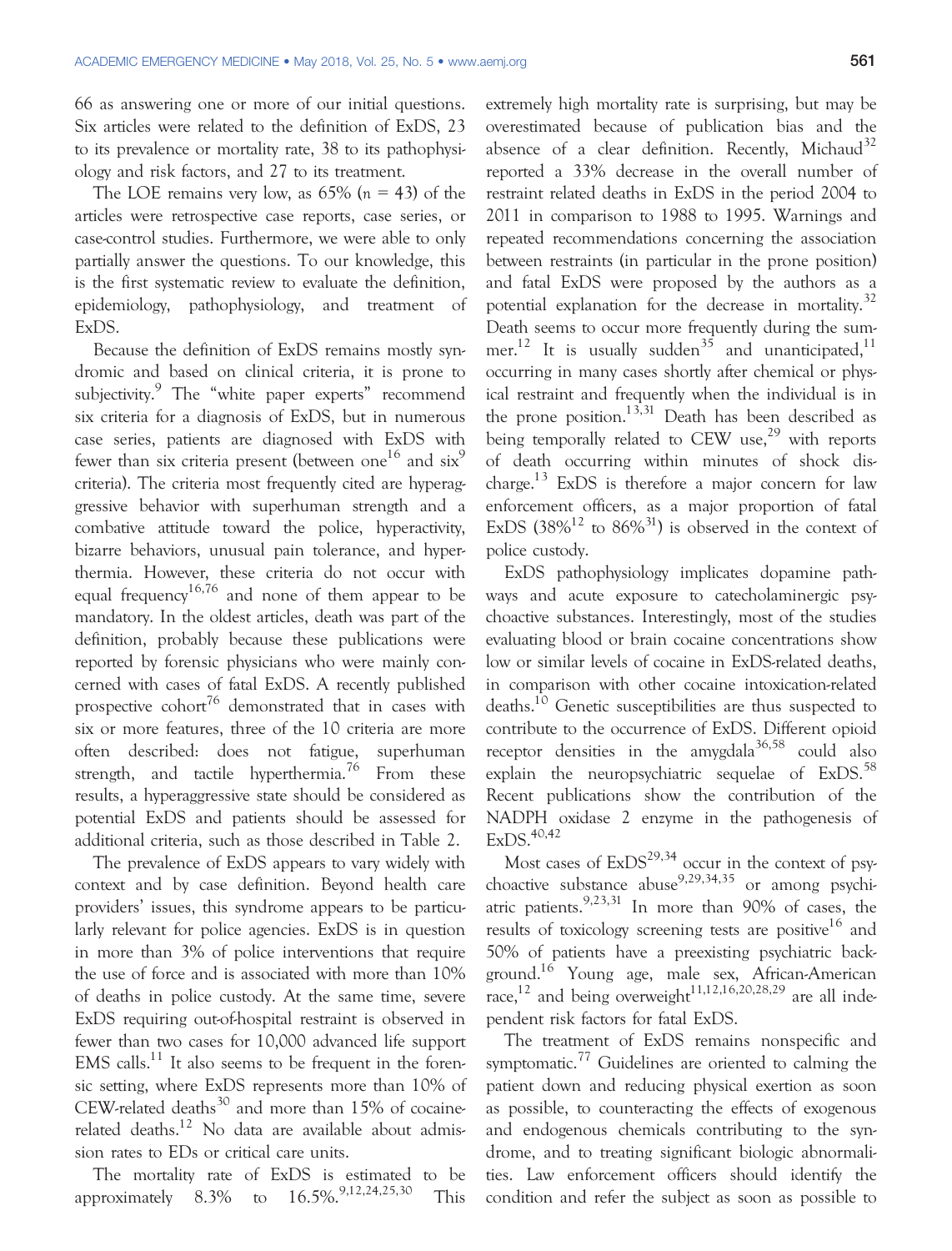EMS personnel for treatment and transport to definitive medical care.  $8.9$  They also should be particularly vigilant about patients who suddenly calm down and should immediately reassess for possible cardiorespiratory arrest. Diminishing the catecholamine surge and metabolic acidosis<sup>9,52</sup> by rapid sedation appears essential for short-term positive outcomes.  $8,75$  Nevertheless, no evidence yet proves that sedation will result in lower morbidity or mortality.<sup>9</sup> Benzodiazepines or classic antipsychotics such as haloperidol are the most frequently proposed treatments.<sup>9</sup> Ketamine has recently been proposed as an alternative in acutely agitated patients,  $8,9,18,27,64$ -70,73,74 with the pharmaceutical benefit of maintaining airway patency and spontaneous ventilation.8,9,18,73,74 The unusual high intubation rate reported after ketamine administration in ExDS is likely due to the large doses used. For all drugs, the intravenous route of administration is preferred, but an intramuscular or intranasal route may initially be used in a prehospital setting. 8,9,18,52 Notably, we found no management approach without risk, deaths being reported following application of all management approaches, including general physical control, specific forms of restraints, irritant sprays, CEWs, and medications. To date, no comparative data exist to show that one approach is more or less safe than another.

#### LIMITATIONS AND STRENGTHS

This systematic review has several limitations. First, despite an extensive search, we identified only 66 relevant articles of very limited evidence, most of them retrospective case-series studies (43) and only 10 being prospective studies, from which one is only a conference abstract.<sup>26</sup> The overall quality of the studies was therefore poor (LOE low or very low), with LOEs estimated as strong for only three articles related to the pathophysiology or management of  $ExDS$ <sup>26,47,66</sup> Second, we decided to include publications from the gray literature, such as police reports or expert recommendations. This strategy was intended to include complementary information, particularly epidemiologic data, on subgroups of patients or in specific contexts (in custody, police). Third, because of the inclusion criteria, only articles in English and one in Spanish<sup>20</sup> were included in the final review. Fourth, as mentioned, the heterogeneity of the selected studies and the absence of a clear definition prevented us from performing quantitative meta-analyses or evaluating national mortality rates. Fifth, the real incidence and prevalence remain difficult to estimate. Study sample sizes were small and study designs were subject to numerous biases. In many cases there were no clear or consistent case definition and rarely if ever case patients were compared to a population or control group.

The strengths of this review nevertheless comprise the use of a multiple-source search strategy that included titles and abstracts in English, French, Spanish, and German; a large initial article sample size; and the valuable gradation of the included studies. The total independence of the investigators from law enforcement officers, chemical industries, or weapons manufacturers is noteworthy.

#### **CONCLUSION**

In conclusion, this unique systematic review of the literature on excited delirium syndrome shows a global predominance of low to very low levels of evidence. Our results suggest that excited delirium syndrome is a real clinical entity, that it still kills people, and that it probably has specific mechanisms and risk factors. The numerous unresolved questions that remain warrant further investigations. A universal and objective definition must be urgently developed to allow for more structured and standardized research with a better level of evidence, such as with prospective cohorts comprising toxic, metabolomic, and genetic aspects. Randomized and controlled trials on the treatment and care of these patients are essential.

#### **References**

- 1. Downes MA, Healy P, Page CB, Bryant JL, Isbister GK. Structured team approach to the agitated patient in the emergency department. Emerg Med Australas 2009;21:196–202.
- 2. Exadaktylos AK, Häuselmann S, Zimmermann H. Are times getting tougher? A six year survey of urban violence related injuries in a Swiss university hospital. Swiss Med Wkly 2007;137:525–30.
- 3. Brookes JG, Dunn RJ. The incidence, severity and nature of violent incidents in the emergency department. Emerg Med 1997;9:5–9.
- 4. Knott JC, Bennett D, Rawet J, Taylor DM. Epidemiology of unarmed threats in the emergency department. Emerg Med Australas 2005;17:351–8.
- 5. Sumner SA, Mercy JA, Dahlberg LL, Hillis SD, Klevens J, Houry D. Violence in the United States: status, challenges, and opportunities. JAMA 2015;314:478–88.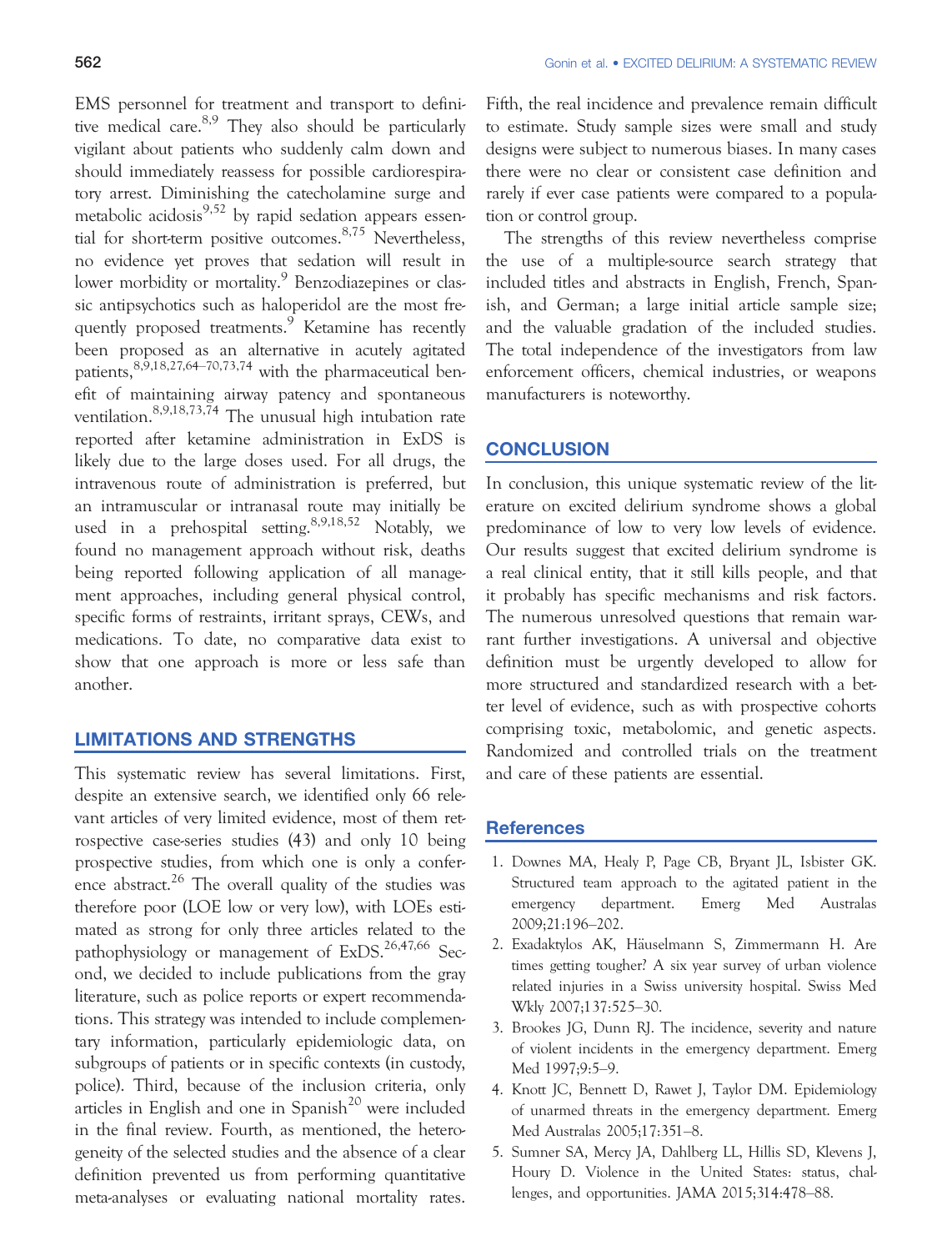- 6. New South Wales Department of Health. NSW Government Action Plan: Management of Adults With Severe Behavioural Disturbances: Guidelines for Clinicians in NSW. Sydney: NSW Health Department, Centre for Mental Health, 2001.
- 7. Choo EK, Benz M, Rybarczyk M, et al. The intersecting roles of violence, gender, and substance use in the emergency department: a research agenda. Acad Emerg Med 2014;21:1447–52.
- 8. Vilke GM, DeBard ML, Chan TC, et al. Excited delirium syndrome (ExDS): defining based on a review of the literature. J Emerg Med 2012;43:897–905.
- 9. DeBard ML, Adler J, Bozeman W, Chan T. White Paper Report on Excited Delirium Syndrome. 2009. Available at: [http://www.fmhac.net/Assets/Documents/2012/Presen](http://www.fmhac.net/Assets/Documents/2012/Presentations/KrelsteinExcitedDelirium.pdf) [tations/KrelsteinExcitedDelirium.pdf](http://www.fmhac.net/Assets/Documents/2012/Presentations/KrelsteinExcitedDelirium.pdf). Accessed Feb 10, 2016.
- 10. Wetli CV, Fishbain DA. Cocaine-induced psychosis and sudden death in recreational cocaine users. J Forensic Sci 1985;30:873–80.
- 11. Stratton SJ, Rogers C, Brickett K, Gruzinski G. Factors associated with sudden death of individuals requiring restraint for excited delirium. Am J Emerg Med 2001;19:187–91.
- 12. Ruttenber AJ, Lawler-Heavner J, Yin M, Wetli CV, Hearn WL, Mash DC. Fatal excited delirium following cocaine use: epidemiologic findings provide new evidence for mechanisms of cocaine toxicity. J Forensic Sci 1997;42:25–31.
- 13. O'Halloran RL, Lewman LV. Restraint asphyxiation in excited delirium. Am J Forensic Med Pathol 1993;14:289–95.
- 14. Bell LV. On a form of disease resembling some advanced stages of mania and fever, but so contradistinguished from any ordinary observed or described combination of symptoms as to render it probable that it may be overlooked and hitherto unrecorded malady. Am J Insanity 1849;6.
- 15. Hall C, Butler C, Kader A, et al. Police use of force, injuries and death: prospective evaluation of outcomes for all police use of force/restraint including conducted energy weapons in a large Canadian city. Acad Emerg Med 2009;16:198–9.
- 16. Strote J, Walsh M, Auerbach D, Burns T, Maher P. Medical conditions and restraint in patients experiencing excited delirium. J Emerg Med 2014;32:1093–6.
- 17. Kupas DF, Wydro GC. Patient restraint in emergency medical services systems. Prehosp Emerg Care 2002;6:340–5.
- 18. Keseg D, Cortez E, Rund D, Caterino J. The use of prehospital ketamine for control of agitation in a metropolitan firefighter-based EMS system. Prehosp Emerg Care 2015;19:110–5.
- 19. Criteria for Applying or Using GRADE. 2009. Available at: [http://www.gradeworkinggroup.org/docs/Criteria\\_for\\_](http://www.gradeworkinggroup.org/docs/Criteria_for_using_GRADE_2016-04-05.pdf) [using\\_GRADE\\_2016-04-05.pdf.](http://www.gradeworkinggroup.org/docs/Criteria_for_using_GRADE_2016-04-05.pdf) Aug 24, 2017.
- 20. Martín Cazorla F, Amaya S, Miguel I, et al. Muerte por síndrome de delirium agitado en Andalucía. Rev Esp Med Leg 2010;36:62–7.
- 21. Hall CA, Kader AS, Danielle McHale AM, et al. Frequency of signs of excited delirium syndrome in subjects undergoing police use of force: descriptive evaluation of a prospective, consecutive cohort. J Forensic Leg Med 2013;20:102–7.
- 22. Grant JR, Southall PE, Mealey J, Scott SR, Fowler DR. Excited delirium deaths in custody: past and present. Am J Forensic Med Pathol 2009;30:1–5.
- 23. Ross DL. Factors associated with excited delirium deaths in police custody. Mod Pathol 1998;11:1127–37.
- 24. Southall P, Grant J, Fowler D, Scott S. Police custody deaths in Maryland, USA: an examination of 45 cases. J Forensic Leg Med 2008;15:227–30.
- 25. Best D, Havis S, Gossop M, et al. The risk of drug swallowing at the point of arrest: an analysis of 24 cocainerelated deaths following police care or custody in England and Wales. Polic Soc 2004;14:380–91.
- 26. Iwanicki JL, Barrett W, Saghafi O, et al. Prehospital ketamine for excited delirium in the setting of acute drug intoxication. In: Toxicology Clinical. New York, NY: Informa Healthcare, 2014:685–6.
- 27. Scaggs TR, Glass DM, Hutchcraft MG, Weir WB. Prehospital ketamine is a safe and effective treatment for excited delirium in a community hospital based EMS system. Prehospital Disaster Med 2016;31:563–9.
- 28. Blaho K, Winbery S, Park L, Logan B, Karch SB, Barker LA. Cocaine metabolism in hyperthermic patients with excited delirium. J Clin Forensic Med 2000;7:71–6.
- 29. Mash DC, Duque L, Pablo J, et al. Brain biomarkers for identifying excited delirium as a cause of sudden death. Forensic Sci Int 2009;190:e13–19.
- 30. Strote J, Range Hutson H. Taser use in restraint-related deaths. Prehosp Emerg Care 2006;10:447–50.
- 31. Pollanen MS, Chiasson DA, Cairns JT, Young JG. Unexpected death related to restraint for excited delirium: a retrospective study of deaths in police custody and in the community. CMAJ 1998;158:1603–7.
- 32. Michaud A. Restraint related deaths and excited delirium syndrome in Ontario (2004-2011). J Forensic Leg Med 2016;41:30–5.
- 33. Segal DM, Moraes CT, Mash DC. Up-regulation of D3 dopamine receptor mRNA in the nucleus accumbens of human cocaine fatalities. Brain Res Mol Brain Res 1997;45:335–9.
- 34. Mash DC, Ouyang Q, Pablo J, et al. Cocaine abusers have an overexpression of alpha-synuclein in dopamine neurons. J Neurosci 2003;23:2564–71.
- 35. Mash DC, Pablo J, Ouyang Q, Hearn WL, Izenwasser S. Dopamine transport function is elevated in cocaine users. J Neurochem 2002;81:292–300.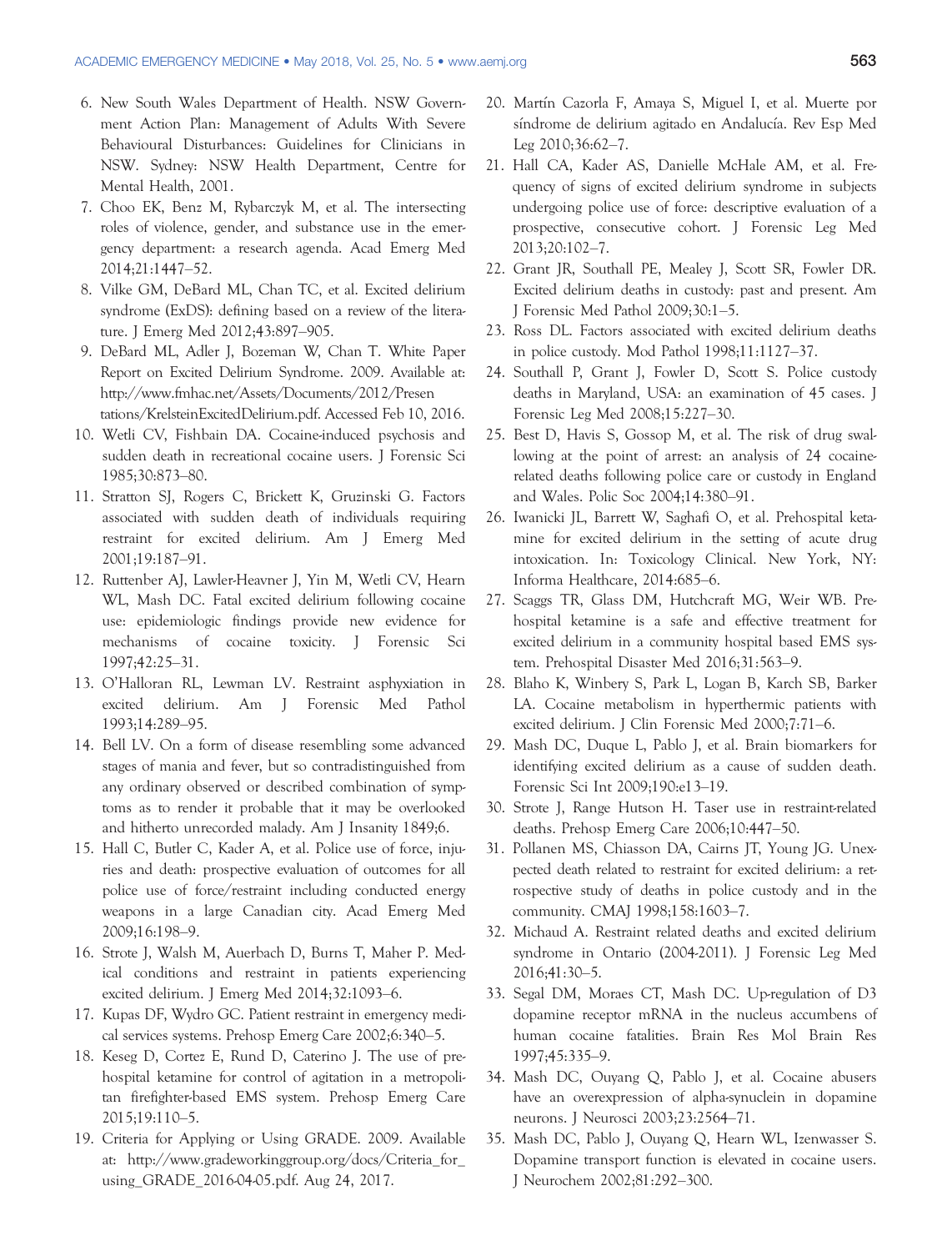- 36. Staley JK, Rothman RB, Rice KC, Partilla J, Mash DC. Kappa2 opioid receptors in limbic areas of the human brain are upregulated by cocaine in fatal overdose victims. J Neurosci 1997;17:8225–33.
- 37. Olives TD, Nystrom PC, Cole JB, Dodd KW, Ho JD. Intubation of profoundly agitated patients treated with prehospital ketamine. Prehospital Disaster Med 2016;31:593– 602.
- 38. Jovel A, Felthous A, Bhattacharyya A. Delirium due to intoxication from the novel synthetic tryptamine 5-MeO-DALT. J Forensic Sci 2014;59:844–6.
- 39. Plush T, Shakespeare W, Jacobs D, Ladi L, Sethi S, Gasperino J. Cocaine-induced agitated delirium: a case report and review. J Intensive Care Med 2015;30:49–57.
- 40. Schiavone S, Riezzo I, Turillazzi E, Trabace L. Involvement of the NADPH oxidase NOX2-derived brain oxidative stress in an unusual fatal case of cocaine-related neurotoxicity associated with excited delirium syndrome. J Clin Psychopharmacol 2016;36:513–7.
- 41. Parkes J. A review of the literature on positional asphyxia as a possible cause of sudden death during restraint. Br J Forensic Pract 2002;4:24–30.
- 42. Schiavone S, Neri M, Mhillaj E, Pomara C, Trabace L, Turillazzi E. The role of the NADPH oxidase derived brain oxidative stress in the cocaine-related death associated with excited delirium: a literature review. Toxicol Lett 2016;258:29–35.
- 43. Otahbachi M, Cevik C, Bagdure S, Nugent K. Excited delirium, restraints, and unexpected death: a review of pathogenesis. Am J Forensic Med Pathol 2010;31:107–12.
- 44. Gordon C, Schmelzer M. Care of the patient in excited delirium. J Emerg Nurs 2013;39:190–6.
- 45. Mash DC. Excited delirium and sudden death: a syndromal disorder at the extreme end of the neuropsychiatric continuum. Front Physiol 2016;7:435.
- 46. Nugent K, Orellana-Barrios MA, Buscemi D. Comprehensive histological and immunochemical forensic studies in deaths occurring in custody. Int Sch Res Not 2017:9793528.
- 47. Mets B, Jamdar S, Landry D. The role of catecholamines in cocaine toxicity: a model for cocaine "sudden death". Life Sci 1996;59:2021–31.
- 48. Shinone K, Tomita M, Inoue H, Nakagawa Y, Ikemura M, Nata M. Molecular-biological analysis of the effect of methamphetamine on the heart in restrained mice. Leg Med 2010;12:79–83.
- 49. Chan TC, Vilke GM, Neuman T, Clausen JL. Restraint position and positional asphyxia. Ann Emerg Med 1997;30:578–86.
- 50. Sloane C, Chan TC, Kolkhorst F, Neuman T, Castillo EM, Vilke GM. Evaluation of the ventilatory effects of the prone maximum restraint (PMR) position on obese human subjects. Forensic Sci Int 2014;237:86–9.
- 51. Savaser DJ, Campbell C, Castillo EM, et al. The effect of the prone maximal restraint position with and without weight force on cardiac output and other hemodynamic measures. J Forensic Leg Med 2013;20:991–5.
- 52. Ho JD, Smith SW, Nystrom PC, et al. Successful management of excited delirium syndrome with prehospital ketamine: two case examples. Prehosp Emerg Care 2013;17:274–9.
- 53. Pestaner JP, Southall PE. Sudden death during arrest and phencyclidine intoxication. Am J Forensic Med Pathol 2003;24:119–22.
- 54. Penders TM, Gestring RE, Vilensky DA. Excited delirium following use of synthetic cathinones (bath salts). Gen Hosp Psychiatry 2012;34:647–50.
- 55. Hick JL, Smith SW, Lynch MT. Metabolic acidosis in restraint-associated cardiac arrest: a case series. Acad Emerg Med 1999;6:239–43.
- 56. Kristofic JJ, Chmiel JD, Jackson GF, et al. Detection of 25C-NBOMe in three related cases. J Anal Toxicol 2016;40:466–72.
- 57. Downes MA, Berling IL, Mostafa A, Grice J, Roberts MS, Isbister GK. Acute behavioural disturbance associated with phenibut purchased via an internet supplier. Clin Toxicol Phila Pa 2015;53:636–8.
- 58. Mash DC, Staley JK. D3 dopamine and kappa opioid receptor alterations in human brain of cocaine-overdose victims. Ann N Y Acad Sci 1999;877:507–22.
- 59. Staley JK, Mash DC. Adaptive increase in D3 dopamine receptors in the brain reward circuits of human cocaine fatalities. J Neurosci 1996;16:6100–6.
- 60. Johnson MM, David JA, Michelhaugh SK, Schmidt CJ, Bannon MJ. Increased heat shock protein 70 gene expression in the brains of cocaine-related fatalities may be reflective of postdrug survival and intervention rather than excited delirium. J Forensic Sci 2012;57:1519–23.
- 61. SoRelle R. ExDS protocol puts clout in EMS hands. Emerg Med News 2010;32:1.
- 62. Kutcher S, Ayer S, Bowes M, et al. Report of the Panel of Mental Health and Medical Experts Review of Excited Delirium. 2009. Available at: [http://novascotia.ca/just/](http://novascotia.ca/just/public_safety/_docs/Excited%20Delirium%20Report.pdf) [public\\_safety/\\_docs/Excited%20Delirium%20Report.pdf](http://novascotia.ca/just/public_safety/_docs/Excited%20Delirium%20Report.pdf). Accessed Feb 10, 2016.
- 63. Richmond JS, Berlin JS, Fishkind AB, et al. Verbal deescalation of the agitated patient: consensus statement of the American Association for Emergency Psychiatry Project BETA De-escalation Workgroup. West J Emerg Med 2012;13:17–25.
- 64. Hopper AB, Vilke GM, Castillo EM, Campillo A, Davie T, Wilson MP. Ketamine use for acute agitation in the emergency department. J Emerg Med 2015;48:712–9.
- 65. Burnett AM, Salzman JG, Griffith KR, Kroeger B, Frascone RJ. The emergency department experience with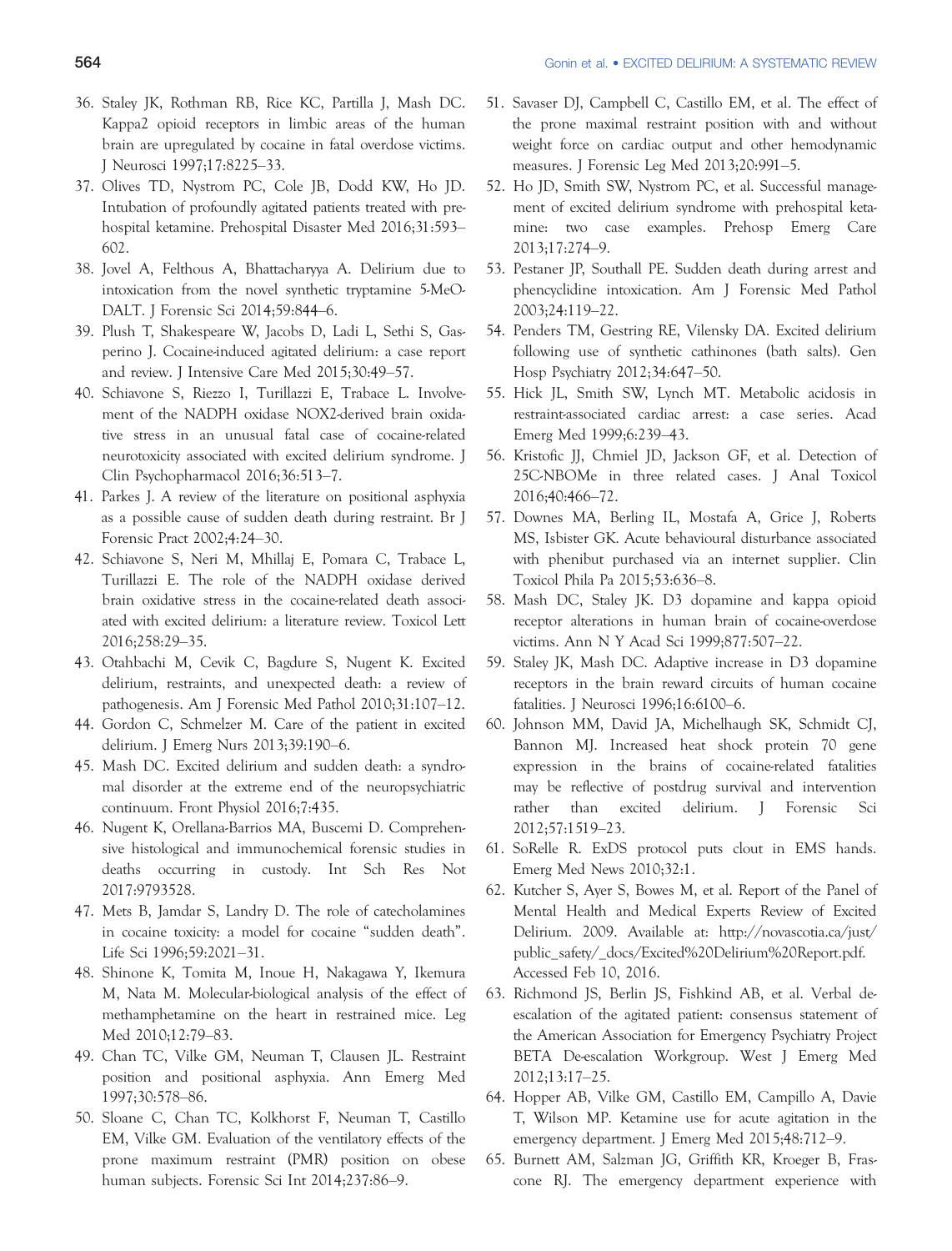prehospital ketamine: a case series of 13 patients. Prehospital Emerg Care 2012;16:553–9.

- 66. Riddell J, Tran A, Bengiamin R, Hendey GW, Armenian P. Ketamine as a first-line treatment for severely agitated emergency department patients. Am J Emerg Med 2017;35:1000–4.
- 67. Cole JB, Moore JC, Nystrom PC, et al. A prospective study of ketamine versus haloperidol for severe prehospital agitation. Clin Toxicol Phila Pa 2016;54:556–62.
- 68. Hollis GJ, Keene TM, Ardlie RM, Caldicott DG, Stapleton SG. Prehospital ketamine use by paramedics in the Australian Capital Territory: a 12 month retrospective analysis. Emerg Med Australas 2017;29:89–95.
- 69. Le Cong M, Gynther B, Hunter E, Schuller P. Ketamine sedation for patients with acute agitation and psychiatric illness requiring aeromedical retrieval. Emerg Med J 2012;29:335–7.
- 70. Burnett AM, Peterson BK, Stellpflug SJ, et al. The association between ketamine given for prehospital chemical restraint with intubation and hospital admission. Am J Emerg Med 2015;33:76–9.
- 71. Murray BL, Murphy CM, Beuhler MC. Death following recreational use of designer drug "bath salts" containing

3,4-methylenedioxypyrovalerone (MDPV). J Med Toxicol 2012;8:69–75.

- 72. Maher PJ, Walsh M, Burns T, Strote J. Prehospital resuscitation of a man with excited delirium and cardiopulmonary arrest. CJEM 2014;16:80–3.
- 73. Burnett AM, Watters BJ, Barringer KW, Griffith KR, Frascone RJ. Laryngospasm and hypoxia after intramuscular administration of ketamine to a patient in excited delirium. Prehosp Emerg Care 2012;16:412–4.
- 74. Scheppke KA, Braghiroli J, Shalaby M, Chait R. Prehospital use of i.m. ketamine for sedation of violent and agitated patients. West. J Emerg Med 2014;15:736–41.
- 75. Takeuchi A, Ahern TL, Henderson SO. Excited delirium. West. J Emerg Med 2011;12:77–83.
- 76. Baldwin S, Hall C, Bennell C, Blaskovits B, Lawrence C. Distinguishing features of excited delirium syndrome in non-fatal use of force encounters. J Forensic Leg Med 2016;41:21–7.
- 77. Vilke GM, Payne-James J, Karch SB. Excited delirium syndrome (ExDS): redefining an old diagnosis. J Forensic Leg Med 2012;19:7–11.